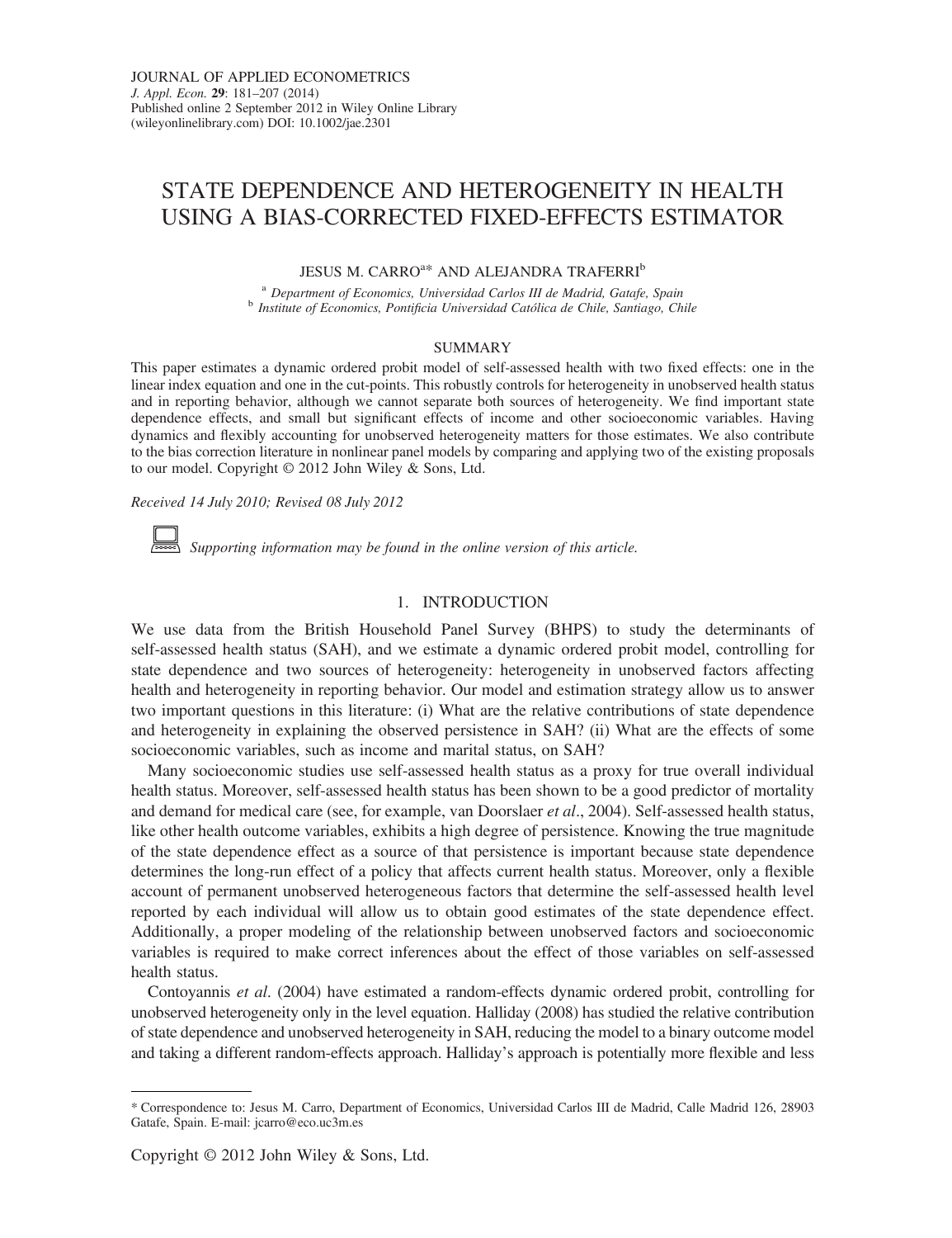parametric than that of Contoyannis and co-authors. Halliday included only age as a covariate because he focused on studying the evolution of SAH over the life cycle, finding evidence of a substantial amount of unobserved heterogeneity in health. Furthermore, as Halliday has commented, a larger amount of heterogeneity than he allows for might exist.<sup>1</sup> In addition, both of these papers have had to deal with the 'initial conditions problem' that arises when taking a random-effects approach in dynamic models.

In a situation like this, we would prefer to take a fixed-effects approach to avoid imposing arbitrary restrictions on the distribution of the unobserved heterogeneity and its correlation with the observable variables, and to avoid the initial conditions problem. Despite these advantages, there have been few applications of nonlinear panel models with fixed effects in health economics, as noted in Jones (2009). A notable recent exception is Jones and Schurer (2011), which uses Chamberlain's conditional fixed-effects logit to study the gradient in health satisfaction with respect to income. Jones and Schurer (2011) conclude that the underlying assumptions of the statistical model of the unobserved heterogeneity matter for assessing the link between income and health. Therefore, this conclusion confirms the importance of estimating a model that makes no assumptions about the distribution of the heterogeneity. The main shortcomings of Chamberlain's conditional logit estimator are its loss of information, its difficulties in calculating marginal effects, and the fact that it does not include state dependence. In contrast, state dependence is an important policy parameter of interest in our paper. Also, ignoring state dependence may affect estimation of the effect of the observable socioeconomic variables, such as income.

Contoyannis et al. (2004) and Halliday (2008) used random effects, and Jones and Schurer (2011) used a special fixed-effects estimator (rather than, for example, an ordered probit model with fixed effects) because of the known problems in estimating general nonlinear panel data models with fixed effects using the panel datasets available. This estimation problem is known as the incidental parameters problem, and it results in large finite-sample biases of the maximum likelihood estimation (MLE) when using panel data where  $T$  is not very large. This problem is more severe in a model like ours that is dynamic and contains more than one fixed effect. Implementing a solution to this problem in the estimation of dynamic ordered-choice models with fixed effects is one of the main contributions of our paper.

An important area of research in microeconometrics has been concerned with solving the incidental parameters problem by developing bias reduction methods. Some examples are Hahn and Newey (2004), Hahn and Kuersteiner (2011), Arellano and Hahn (2006), Carro (2007), Fernandez-Val (2009) and Bester and Hansen (2009).<sup>2</sup> This fast-growing literature offers several bias correction methods that are potentially useful in estimating our model. Bester and Hansen (2009) included an application of their penalty function approach to a dynamic ordered probit model with two fixed effects. Thus the penalty function approach is directly applicable to our problem, whereas other estimators require some transformation to adapt them to our model. However, previous studies in this literature, including some of those mentioned in this paragraph, show simulation results for other models, such as a dynamic logit, which indicate that the penalty function approach proposed by Bester and Hansen (2009) is not the best estimator in terms of finite-sample performance. Our own simulations show that for our sample size the remaining bias is still significant when using Bester and Hansen's penalty function to estimate our model. Thus we must consider applying other proposed methods.

<sup>1</sup> Computational difficulties in Halliday's more flexible approach limit the amount of heterogeneity for which he can allow (see section 5.1.2 in Halliday, 2008).

<sup>&</sup>lt;sup>2</sup> See Arellano and Hahn (2007) for a good review of this literature, detailed references and a general framework in which the various approaches can be included.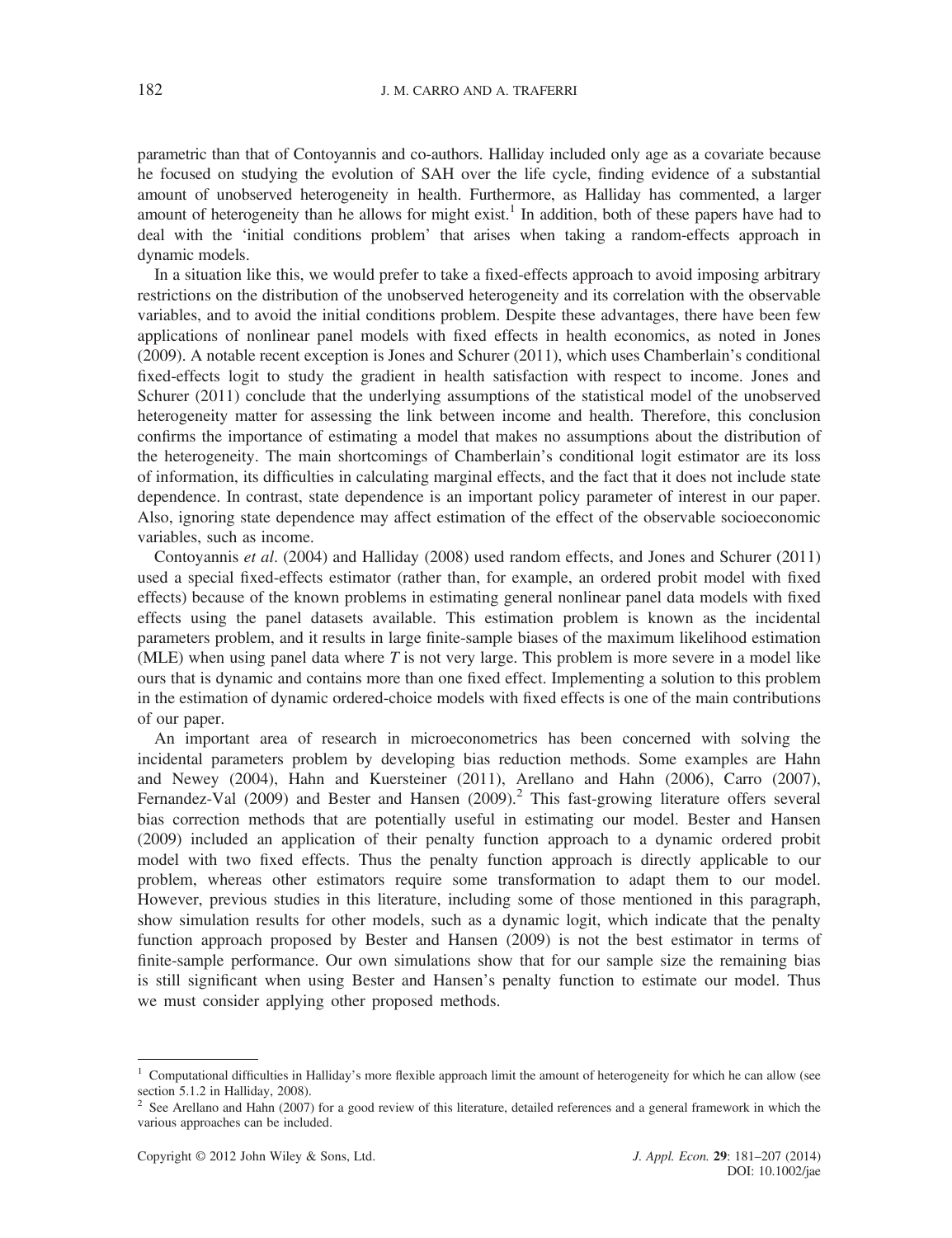In this paper, we derive explicit formulas of the modified MLE (MMLE) used in Carro (2007) for the dynamic ordered probit model under consideration. We evaluate its finite sample performance and compare it with the Bester and Hansen's penalty estimator.<sup>3</sup> The MMLE has better finite-sample properties for all sample sizes considered in the simulation and negligible biases for the sample size of our data. These Monte Carlo experiments are another contribution of this paper because, as Arellano and Hahn (2007) note, more research is needed to know 'how well each of the methods recently proposed work for other specific models and data sets of interest in applied econometrics'. Also, Greene and Henshen (2008) comment on the lack of studies concerning the applicability of the recent proposals for bias reduction estimators in binary-choice models to ordered-choice models.

The rest of the paper proceeds as follows. Section 2 presents our model of self-assessed health status and the data we use, and further explains the relation of this paper to a previous study that used random effects to analyze self-assessed health status in the same dataset. Section 3 presents the estimation problem and the method we propose. We also comment on other possible solutions from the nonlinear bias correction literature and use simulations to evaluate the finite-sample performance of different alternatives. These simulations justify the selection of MMLE as our estimator. Section 4 presents the estimation results. The estimates of our model and comparison with random-effects estimates show that there are important state dependence effects, and a statistically significant effect of income and other socioeconomic variables. The results also show that flexibly accounting for permanent unobserved heterogeneity matters. Our conclusions are provided in Section 5.

## 2. MODEL AND DATA

#### 2.1. Empirical Model of Self-Assessed Health

We consider the following dynamic panel data ordered probit with fixed effects as a reduced-form model of self-assessed health status (SAH):

$$
h_{it}^* = \alpha_i + \rho_1 1(h_{i,t-1} = 1) + \rho_{-1} 1(h_{i,t-1} = -1) + x_{it}'\beta + \varepsilon_{it}; i = 1,\ldots,N, t = 0,\ldots,T
$$
 (1)

where  $x_{it}$  is a set of exogenous variables that influence SAH,  $\varepsilon_{it}$  is a time and individually varying error term that is assumed to be  $\varepsilon_{i}$ .  $\sum_{i=1}^{n} N(0, 1)$  and  $h^*$  is latent health. The reported SAH  $(h_1$ term that is assumed to be  $\varepsilon_{it}$  i.i.d.  $N(0, 1)$ , and  $h_{it}^*$  is latent health. The reported SAH  $(h_{it})$ , which is what we observe is determined according to the following thresholds. we observe, is determined according to the following thresholds:

$$
h_{it} = \begin{cases} -1 & \text{if} & h_{it}^* < -c_i \\ 0 & \text{if} & -c_i < h_{it}^* \le 0 \\ 1 & \text{if} & h_{it}^* > 0 \end{cases}
$$
 (2)

where  $h_{ii} = -1$  corresponds to poor health,  $h_{ii} = 0$  to fair health, and  $h_{ii} = 1$  to good health.  $\alpha_i$  and  $c_i$  are the model's fixed effects; these account for permanent unobserved heterogeneity, both in unobserved factors affecting health (index shifts) and in reporting behavior (cut-point shifts) in an unrestricted way. An example of index shifts are genetic traits. Cut-point shifts occur if individuals use different thresholds to assess their health and report different values of SAH even though they have the same level of true health.<sup>4</sup> Note that in addition to the usual scale normalization in discrete-choice models (i.e. restricting the variance of  $\varepsilon_{it}$  to equal one), we are also normalizing one of the two cut-points to zero. The somewhat more conventional normalization of setting the intercept in the linear index equal

<sup>&</sup>lt;sup>3</sup> The MMLE is obtained from modifying the score of the MLE so that the order of the bias in *T* is reduced.<br><sup>4</sup> See Lindeboom and van Doorslaer (2004) for a test that shows evidence of existence of these two different t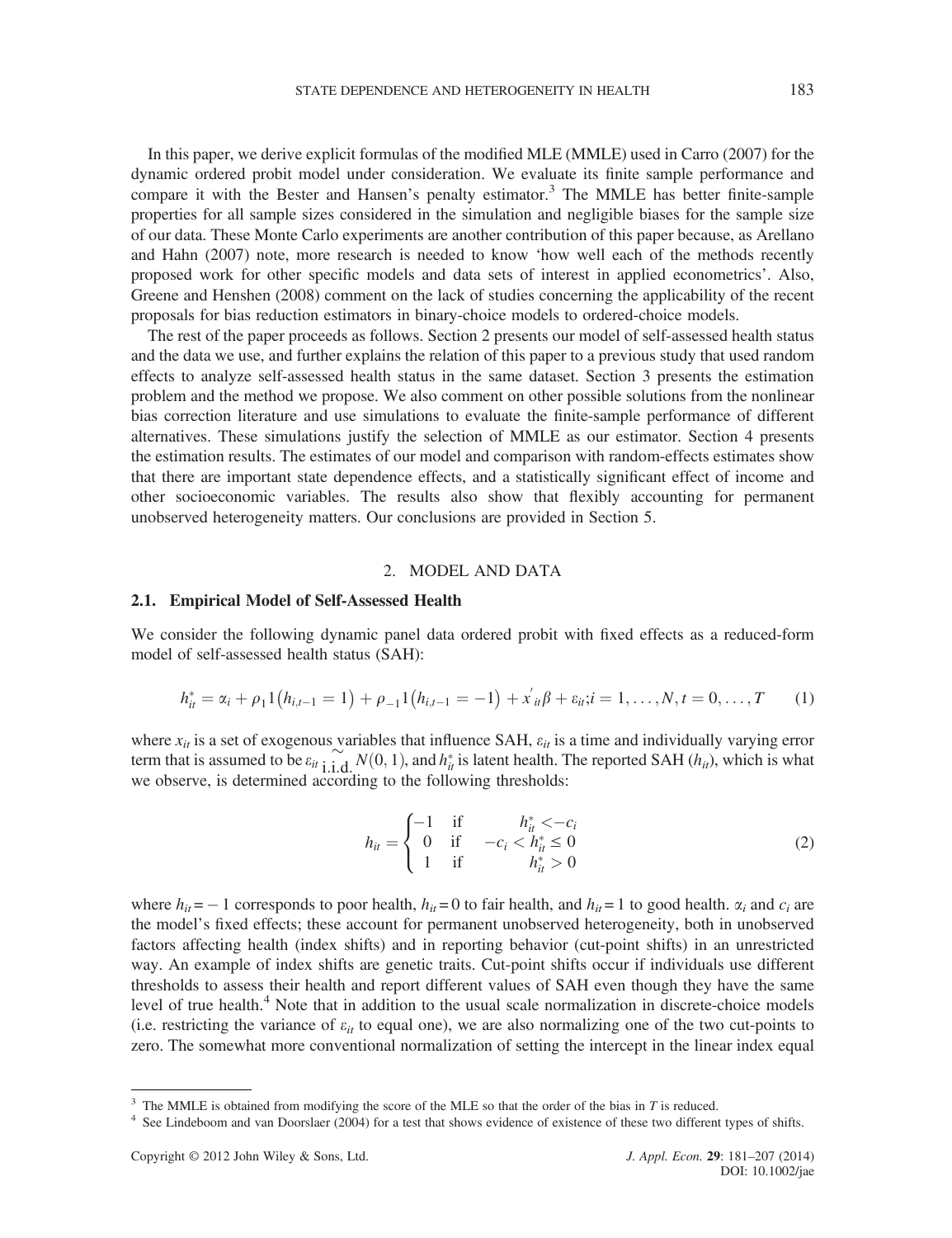to zero is not available to us because the distribution of the intercept, including its mean, is unrestricted in the fixed-effects approach. An alternative normalization would be to have the two fixed effects in the two cut-points and leave the linear index equation without an intercept.

As this discussion on normalization shows, it is not possible to separately identify individual effects that impact only  $h_{it}^*$  (index shifts) from those that impact the cut-points. Therefore, although we control for the two mentioned sources of unobserved heterogeneity, we cannot separate them. Additionally, having only the fixed effect in the linear index  $(\alpha_i)$  would also account for heterogeneity in the cut-points, but in a very restrictive way. Specifically, by introducing only one individual effect  $(\alpha_i)$ , we would be assuming that both sources of unobserved heterogeneity must have effects in opposite directions in  $Pr(h_{it} = 1)$  and  $Pr(h_{it} = -1)$ ; furthermore, we would be restricting how these two effects differ in magnitude for all individuals. We do not have evidence in favor of these assumptions. Moreover, given the different sources of the unobserved heterogeneity and the potential relations among them and the observable variables, it is likely that these assumptions are too restrictive and lead to incorrect inferences. In contrast, by having two fixed effects in (2) we do not impose any restrictions on the cut-point shifts, nor on the index shift. This constitutes an important divergence from previous studies, such as Contoyannis et al. (2004).

In addition to the parameters that capture the effect of heterogeneity,  $\beta$  captures the effect of exogenous variables, and  $\rho_1$  and  $\rho_{-1}$  are the parameters that allow for state dependence in this model. Determining the relative importance of state dependence versus permanent unobserved heterogeneity as alternative sources of persistence is crucial because each has a very different implication. State dependence may arise for structural reasons, such as differing abilities to deal with new health shocks depending on a previous health status or willingness to invest in health, which changes as the health status evolves. For example, people may be less prone to invest in their health after a health shock that lowers their returns to that investment. In any case, as in labor force participation, regardless of the underlying source, state dependence gives the long-run effect of a policy affecting health status today. This is why it is so useful to know the magnitude of the state dependence.

## 2.2. Data and x Variables

This study uses the British Household Panel Survey (BHPS), a longitudinal survey of private households in Great Britain. It was designed as an annual survey of each adult (16+) member of a representative sample of more than 5000 households, with approximately 10,000 individual interviews. The same individuals are re-interviewed in successive waves; if they leave their original households, they are re-interviewed along with all adult members of their new households. Similarly, new adult members joining the sample households and children who have reached the age of 16 become eligible for the interview process. We use 16 waves of data (years 1991–2006) and include only individuals who gave a full interview. An unbalanced panel of individuals who were interviewed in at least eight subsequent waves is used. Our sample consists of 76,128 observations from 6375 individuals.

SAH is defined for waves 1–8 and 10–16 as the response to the question: 'Compared to people of your own age, would you say your health over the last 12 months on the whole has been: excellent, good, fair, poor, very poor?' In wave 9, the SAH question and categories were reworded. This makes comparison with other waves difficult and wave 9 is not used in our empirical analysis.

The original five SAH categories are collapsed to a three-category variable, creating a new SAH variable that is our dependent variable, with the following codes: poor  $(h_{ii} = -1)$  for individuals who reported either 'very poor' or 'poor' health; fair  $(h_{it} = 0)$  for individuals who reported 'fair' health; and good  $(h_{ii} = 1)$  for individuals who reported 'good' or 'excellent' health.

The explanatory variables  $x$  that we use are: three dummy variables representing marital status (Married, Widowed, Divorced/Separated), with Single as the reference category, the size of the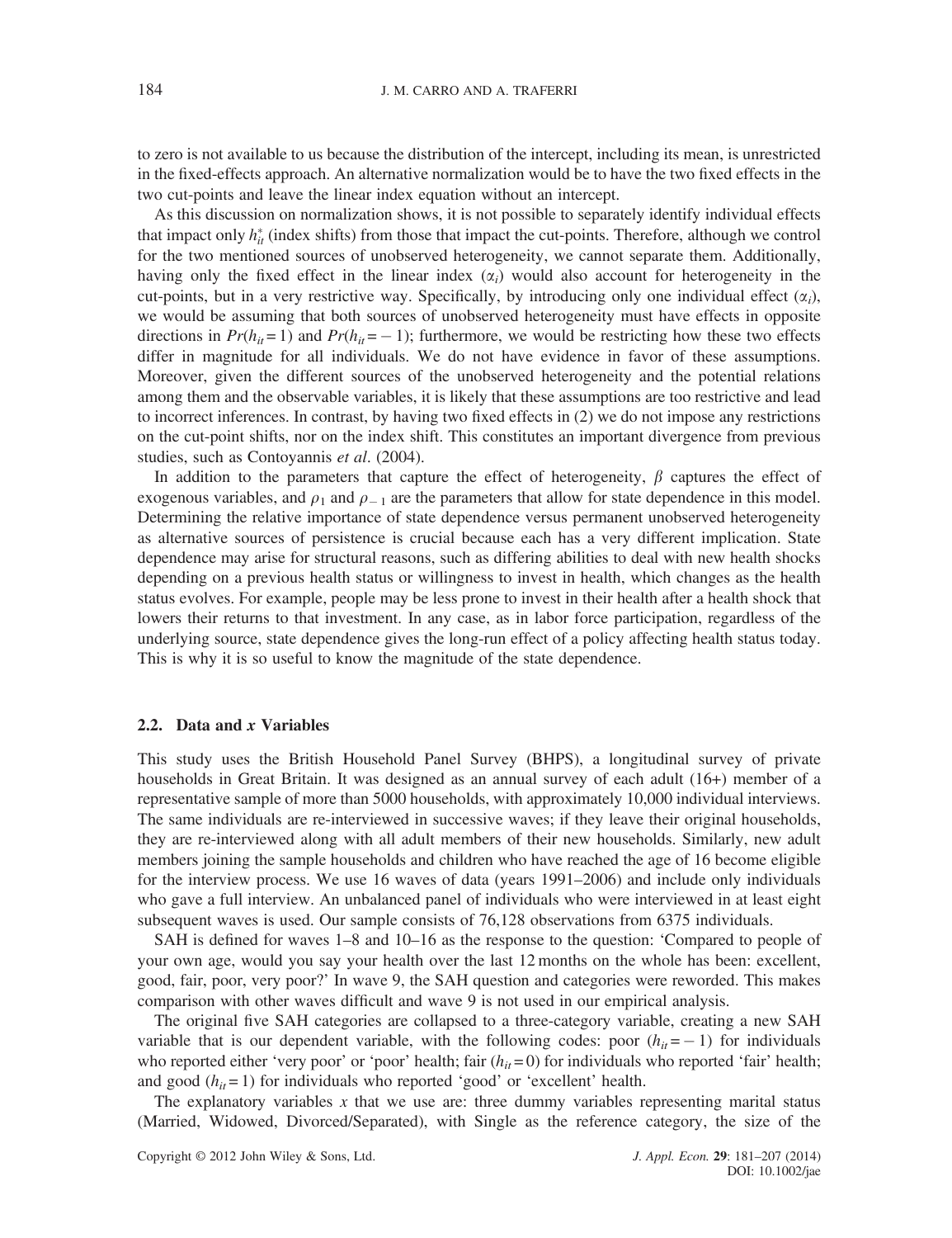|                           |                                                      | SAH in $t$                       |                                  |                                |                          |
|---------------------------|------------------------------------------------------|----------------------------------|----------------------------------|--------------------------------|--------------------------|
|                           |                                                      | Excellent or good                | Fair                             | Poor or very poor              | Total                    |
| <b>SAH</b><br>in<br>$t-1$ | Excellent<br>Fair<br>Poor or very poor<br>Proportion | 85.91<br>43.22<br>17.66<br>72.80 | 11.84<br>45.18<br>31.60<br>19.67 | 2.25<br>11.59<br>50.74<br>7.53 | 100<br>100<br>100<br>100 |

Table I. Sample transition probabilities from SAH in  $t$ -1 to SAH in  $t$ 

household (the number of people living in the same household), the number of children in the household, household income, year dummies (excluding the necessary number to avoid prefect collinearity), and a quadratic function of age. The question about SAH that we use to construct our dependent variable asks respondents to compare their health with people their own age. However, SAH becomes worse over time in the raw sample data, perhaps indicating that the age effect over health is not totally discounted by respondents. This can be seen in Table A.2 in the online Appendix.<sup>5</sup> For this reason, we include age as an explanatory variable. The income variable is the logarithm of equivalized real income, adjusted using the retail price index, and equivalized by McClement's scale to adjust for household size and composition. This income consists of the sum of non-labor and labor income in the reference year.

Variables that are time-constant and specific for individuals, such as the level of education or gender, are not included in the set of explanatory variables because they cannot be separately identified from permanent unobserved heterogeneity.6 Fixed effects account for these variables as well as for unobserved characteristics, and we cannot separate their effects. This is sometimes seen as a drawback of the fixed-effects approach. However, the random-effects approach separately identifies the effect of these variables only because of the unrealistic assumption that unobserved characteristics are independent from them (for example, that unobserved healthy lifestyle is independent of education). Even with a correlated random-effects approach, if correlation is allowed in a Mundlak (1978) and Chamberlain (1984) style and initial conditions are controlled for following Wooldridge (2005), it is not possible to separately identify the effect of these time-constant variables from the effect of the unobserved factors correlated with them without making further assumptions. Contoyannis et al. (2004) follow Wooldridge's (2005) proposal, and they comment about this impossibility of separating the effect of variables, such as education, from the effects of the unobservable variables that are correlated with them.

The tables in section A of the online Appendix (supporting information) and Table 1 here contain some descriptive statistics of self-assessed heath reported in our sample. The most frequent category is 'excellent' or 'good', with more than 70% of the answers corresponding to this category. Supporting information Table A.2 presents the variation of SAH across different characteristics and health variables. For example, married or single people respond in the 'excellent' or 'good' health category more frequently than widows or divorced people. There is high persistence in SAH reported as seen in Table 1, which shows the transition probabilities. In this table, the largest numbers are on the diagonal for all three values of  $SAH_{t-1}$ .

## 2.3. Relation to Contoyannis et al. (2004)

There is a clear connection between this paper and Contoyannis *et al.* (2004): both papers use the British Household Panel Survey to study the dynamics of SAH. Nevertheless, there are several aspects

<sup>&</sup>lt;sup>5</sup> See Contoyannis *et al.* (2004) for further discussion on this point.<br><sup>6</sup> They are, however, included in the random-effects estimation we make for comparison.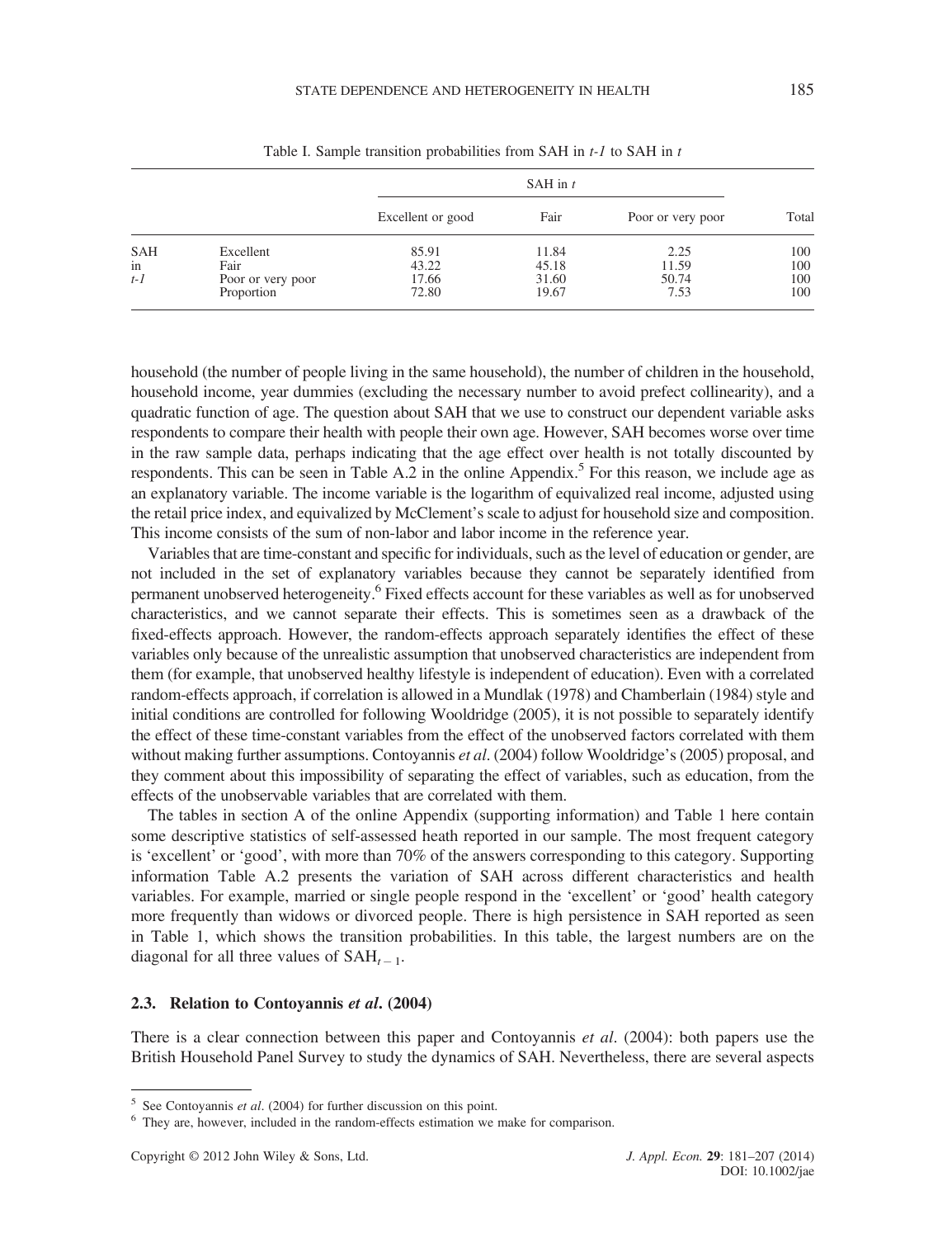considered in Contoyannis et al. (2004) that are not studied here. In particular, their paper contains a more detailed data description than in our paper, and further discussion of the estimated model; it also addresses other issues, such as sample attrition, that are not considered here.<sup>7</sup> However, our paper complements and adds to Contoyannis et al. (2004) in various ways.

First, we use more periods from the BHPS than they do. They only use the first eight waves because the ninth contains a different question and categorization of SAH. While we also drop the 9th wave, we incorporate waves after wave 9 in our estimation. Because the model specified includes only one lag of  $h_{ii}$ , we have all the variables we need for the 11th to 16th waves. For the 10th wave, we have all the variables but  $h_{it-1}$ , as is the case for the first wave. We treat the 10th wave like an initial observation and condition it out in our likelihood, leaving the probability for that observation totally unrestricted. In this model that has covariates X, Contoyannis et al. (2004) cannot do this because of their method of solving the initial conditions problem and their use of random effects.

Second, Contoyannis *et al.* (2004) impose homogeneous cut-points, whereas we have two individual specific effects: one in the linear index and one in the cut-points. Although we cannot separately identify both sources of unobserved heterogeneity, our approach is robust to heterogeneous cut-points freely correlated with any determinant of SAH.

Finally, we use fixed effects instead of a random-effects approach. The advantages of this are that no arbitrary restriction is imposed on the correlation between permanent unobserved heterogeneity and the observable variables, and there is no initial conditions problem.

To make an assessment of the contributions of this paper with respect to the previous literature, we also estimate our models using the same type of specification and estimation method as Contoyannis et al. (2004). Thus we also estimate (2) using a correlated random-effects specification with only an individual effect in the linear index equation (the  $\alpha_i$  parameter in (1)), but with homogeneous cut-points. Therefore, in this correlated random effects specification:

$$
h_{it} = \begin{cases} -1 & \text{if} & h_{it}^{*} < c_{1} \\ 0 & \text{if} & c_{1} < h_{it}^{*} \leq c_{2} \\ 1 & \text{if} & h_{it}^{*} > c_{2} \end{cases}
$$
(3)

where  $c_1$  and  $c_2$  are (homogeneous) parameters to be estimated,  $h_{it}^*$  is defined in (1), and  $\alpha_i$  in (1) is assumed to be assumed to be

$$
\alpha_i = \gamma_0 + \gamma_1 h_{i0} + \gamma_2 \bar{x}_i + u_i \tag{4}
$$

where  $\bar{x}_i$  is the average over the sample period of the exogenous variables, and  $u_i \sim N(0, \sigma_u^2)$ <br>independently of everything else  $h_u$  is in (4) to address the initial condition problem following independently of everything else.  $h_{i0}$  is in (4) to address the initial condition problem following Wooldridge (2005). In this specification, it is not possible to separately identify an intercept in the linear index and the cut-points. As a result of that, we have adopted the conventional normalization that sets the intercept in the linear index equal to zero.

 $<sup>7</sup>$  An unbalanced panel (with random attrition) in a dynamic panel model does not pose any complications to a fixed-effect</sup> estimator (as opposed to a random-effects estimator), as long as it does not imply many individuals with a very small number of periods; and in our sample all observations have at least eight periods. However, the assumption of attrition at random seems unrealistic. Contoyannis et al. (2004) made a test and found evidence of non-random attrition, but they also found that the bias this may be causing to the estimates is negligible. Given this result based on the same dataset as ours, to avoid distraction from the main theme of this paper we do not consider non-random attrition here.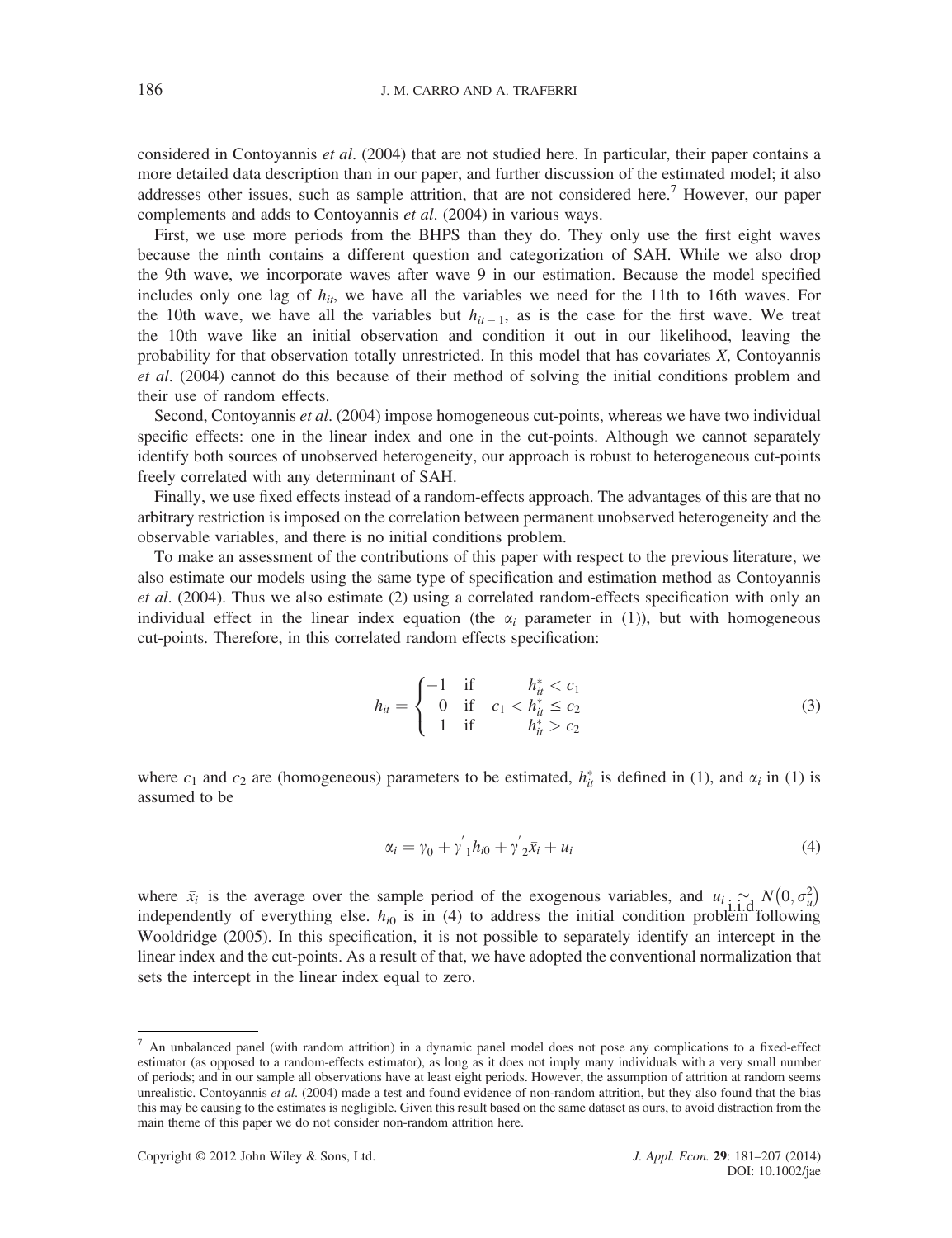#### 3. ESTIMATION METHOD

#### 3.1. Estimation Problem and Possible Solutions

From (1), (2) and the normality assumption about  $\varepsilon_{it}$ , we have that

$$
Pr(h_{it} = -1 | x_{it}, h_{it-1}, c_i, \alpha_i) = 1 - \Phi(c_i + \mu_{it})
$$
\n(5)

$$
Pr(h_{it} = 0 | x_{it}, h_{it-1}, c_i, \alpha_i) = \Phi(c_i + \mu_{it}) - \Phi(\mu_{it})
$$
\n(6)

$$
Pr(h_{it} = 1 | x_{it}, h_{it-1}, c_i, \alpha_i) = 1 - Pr(h_{it} = -1 | .) - Pr(h_{it} = 0 | .) = \Phi(\mu_{it})
$$
\n(7)

where

$$
\mu_{it} = \alpha_i + \rho_1 1(h_{i,t-1} = 1) + \rho_{-1} 1(h_{i,t-1} = -1) + x \nu_{it} \beta \tag{8}
$$

Conditioning on the first observation  $h_{i0}$ , and taking into account that, as explained in Section 2.3, we do not observe SAH at the 9th wave  $(t = 8)$ , the log-likelihood is

$$
l(\rho_1, \rho_{-1}, \beta, \alpha, \mathbf{c}) = \sum_{i=1}^{N} \left( \sum_{t=1}^{7} \left[ \sum_{d=-1}^{1} 1\{h_{it} = d\} \log \Pr(h_{it} = d | x_{it}, h_{it-1}, c_i, \alpha_i) \right] + \sum_{t=10}^{15} \left[ \sum_{d=-1}^{1} 1\{h_{it} = d\} \log \Pr(h_{it} = d | x_{it}, h_{it-1}, c_i, \alpha_i) \right] \right)
$$
(9)

where  $Pr(h_{it} = d|x_{it}, h_{it-1}, c_i, \alpha_i)$  is defined in equations (5)–(8) for  $d = -1, 0, 1$ .

Using standard MLE to estimate models like (2) is known to be biased because we do not have a large number of periods. The MLE is inconsistent when  $T$  does not tend to infinity because the fixed effects act as incidental parameters. Furthermore, existing Monte Carlo experiments with dynamic nonlinear models show that the MLE has large biases. In fact, simulations of a dynamic ordered probit in Bester and Hansen (2009) and simulations in the following sections show that the bias is nonnegligible even with a  $T$  as large as 20. As mentioned in the Introduction, several recently developed bias correction methods could overcome this problem. Arellano and Hahn (2007) summarize various approaches.

These methods can be grouped into three approaches, based on the object corrected. The first approach constructs an analytical or numerical bias correction in a fixed-effect estimator. Fernandez-Val (2009), among others, takes this approach and applies his analytical bias correction to dynamic binary-choice models. The second approach is to correct the bias in moment equations. An example of this is Carro (2007), who uses an estimator of this type to correct the bias in dynamic binary-choice models. The third group is that which corrects the objective function. Arellano and Hahn (2006) and Bester and Hansen (2009) take this approach, with the latter including an application to a dynamic ordered probit model. The HS penalty estimator studied in Bester and Hansen (2009) is the first option we consider because our model is also a dynamic ordered probit and because alternative approaches require transformations or derivations. This estimator also has the advantage of being easier to compute than the MMLE in Carro (2007) and the bias correction in Fernandez-Val (2009) because, unlike the other two, the HS does not require the calculation of expectations. This advantage is more relevant in our case because it has two fixed effects.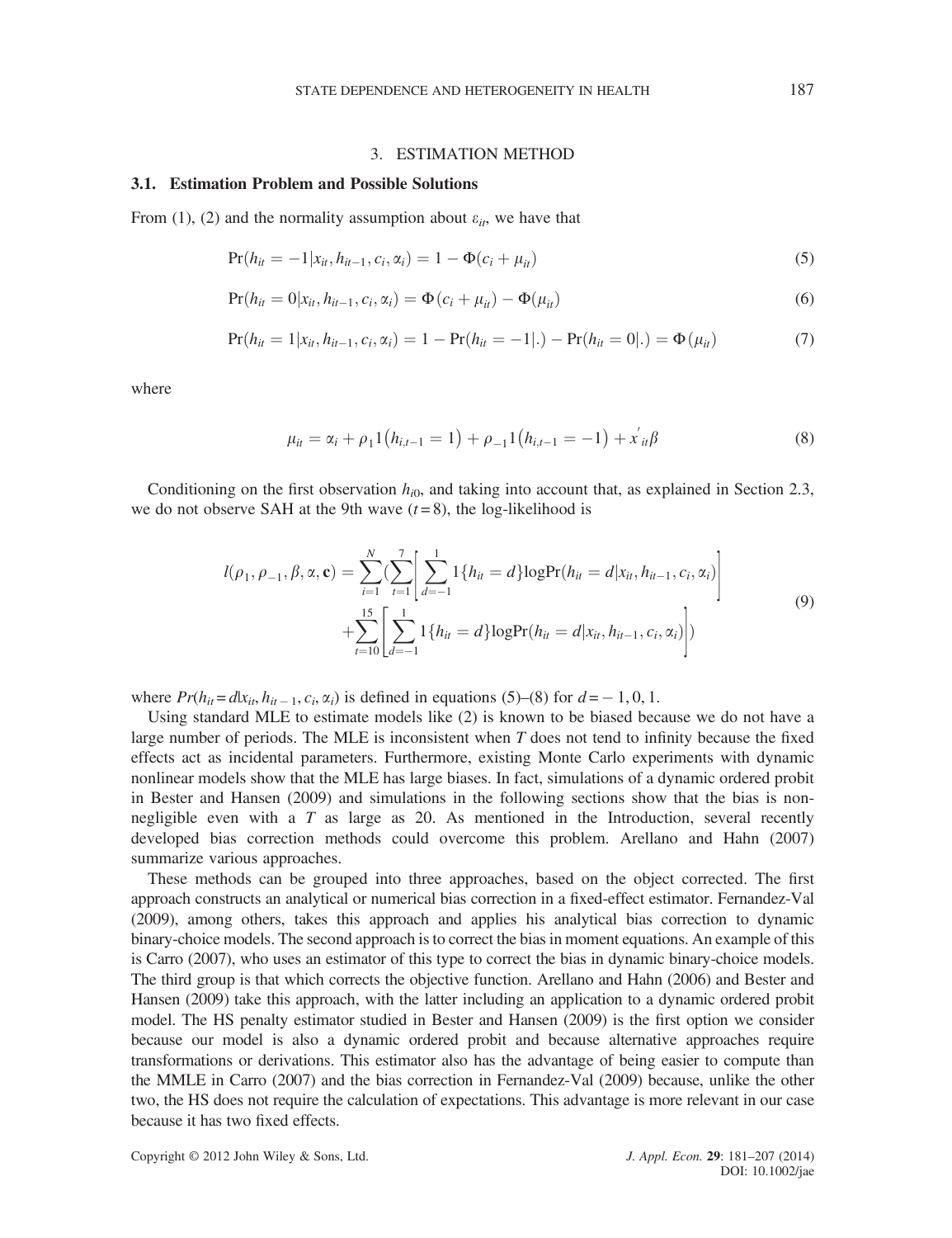Arellano and Hahn (2007) show how the different approaches are related. Asymptotically, all the approaches always reduce the order of the bias of the MLE from the standard  $O(T^{-1})$  to  $O(T^{-2})$  in the general classes of models for which they were developed. However, there may be differences when they are applied to specific cases. The following very simple example used in Carro (2007), Arellano and Hahn (2007) as well as in Bester and Hansen (2009) illustrates this point. Consider the model in which  $y_{it} \sum_{i.i.d.}^{\infty} N(\eta_i, \sigma_0^2)$ . The ML estimator of  $\sigma_0^2$  is  $\hat{\sigma}_{MLE}^2 = \frac{1}{NT} \sum_i \sum_i (y_{it} - \hat{\eta}_i)^2$ . It is well known that  $\hat{\sigma}_{MLE}^2$  is not a consistent estimator of  $\sigma_0^2$  when  $N \to \infty$  with fixed T because it converges to  $\frac{T-1}{T} \sigma_0^2$ . In this case the problem is easily remedied.  $\frac{1}{N(T-1)}$  $\sum_{i=1}^{N} \sum_{t=1}^{T} (y_{it} - \hat{\eta}_i)^2$  is the fixed T consistent estimator of <sup>2</sup><sub>0</sub>. The MMLE from Carro (2007) produces exactly this estimator, correcting not only the  $O(T^{-1})$  $\sigma_0^2$ . The MMLE from Carro (2007) produces exactly this estimator, correcting not only the  $O(T^{-1})$  term of the bias but also all the asymptotic bias in this simple example. The HS removes the  $O(T^{-1})$  term of the bias, but it does not attain the fixed-T consistent estimator. Fernandez-Val's (2009) one-step bias correction to the ML estimator does not produce a fixed-T consistent estimator either, but its iterated form does. Thus differences may appear between these different approaches when they are applied to specific models.

On the other hand, the incidental parameters problem can be seen as a finite-sample bias problem in the context of panel data. The problem is not important when  $T$  is large relative to  $N$ . However, because our panel does not have a large number of periods it is reasonable to doubt that the good asymptotic properties of the MLE when T goes to infinity (sufficiently fast) are a good approximation to our finite sample. Simulations show that we would need panels with many more time periods than are usually found in practice. The relevant implication is that we have to examine the finite-sample performance of the estimators for our model and sample size. In the methods considered here, this is done through Monte Carlo experiments. Bester and Hansen (2009) do not compare the finite-sample properties of the method they use with others for the ordered probit case because many of the other methods require some derivation to obtain the specific correction for this case. However, they do this type of comparison using binary choice (probit and logit) models. Additionally, Carro (2007) and Fernandez-Val (2009) conduct Monte Carlo experiments for logit and probit models with different sample sizes (both in  $T$  and  $N$ ), allowing us to compare a wide range of methods for those models. From these comparisons, we conclude that the HS penalty approach is not the best choice, and significant biases can be found for sample sizes with T smaller than 13. Given this result, we consider another of the proposed methods to estimate our ordered probit and evaluate its finite sample properties. Fernandez-Val's (2009) and Carro's (2007) corrections are interesting candidates because they are equally superior to other alternatives in terms of finite-sample performance in the relevant existing comparisons. In the following subsections, we derive explicit formulas of the modified MLE used in Carro (2007) for the model considered here, evaluate its finite-sample performance, and compare it with the HS penalty estimator.

#### 3.2. MMLE for a Dynamic Ordered Probit with Two Fixed Effects

The model we want to estimate is defined in (1) and (2), and its log-likelihood is (9). Let  $\gamma = (\beta, \rho_1, \rho_{-1})$ and  $\eta_i = (\alpha_i, c_i)$ . Partial derivatives are denoted by the letter d, so the first-order conditions are  $\mathbf{d}_{\eta i}(\gamma, \eta_i) \equiv$  $\frac{\partial l_i(y,\eta_i)}{\partial \eta_i}$  and  $\mathbf{d}_{\gamma i}(y,\eta_i) \equiv \frac{\partial l_i(y,\eta_i)}{\partial y}$ . Bold letters represent vectors.

The MLE of  $\eta_i$  for given  $\gamma$ ,  $\eta_i(\gamma)$ , solves  $\mathbf{d}_{\eta i}(\gamma, \eta_i) = 0$ . The MLE of  $\gamma$  is obtained by maximizing the concentrated log-likelihood  $\left(\sum_{i=1}^{N}X_i\right)$  $\left(\sum_{i=1}^{N} l_i(\gamma, \eta_i(\gamma))\right)$ , i.e. by solving the following first-order condition: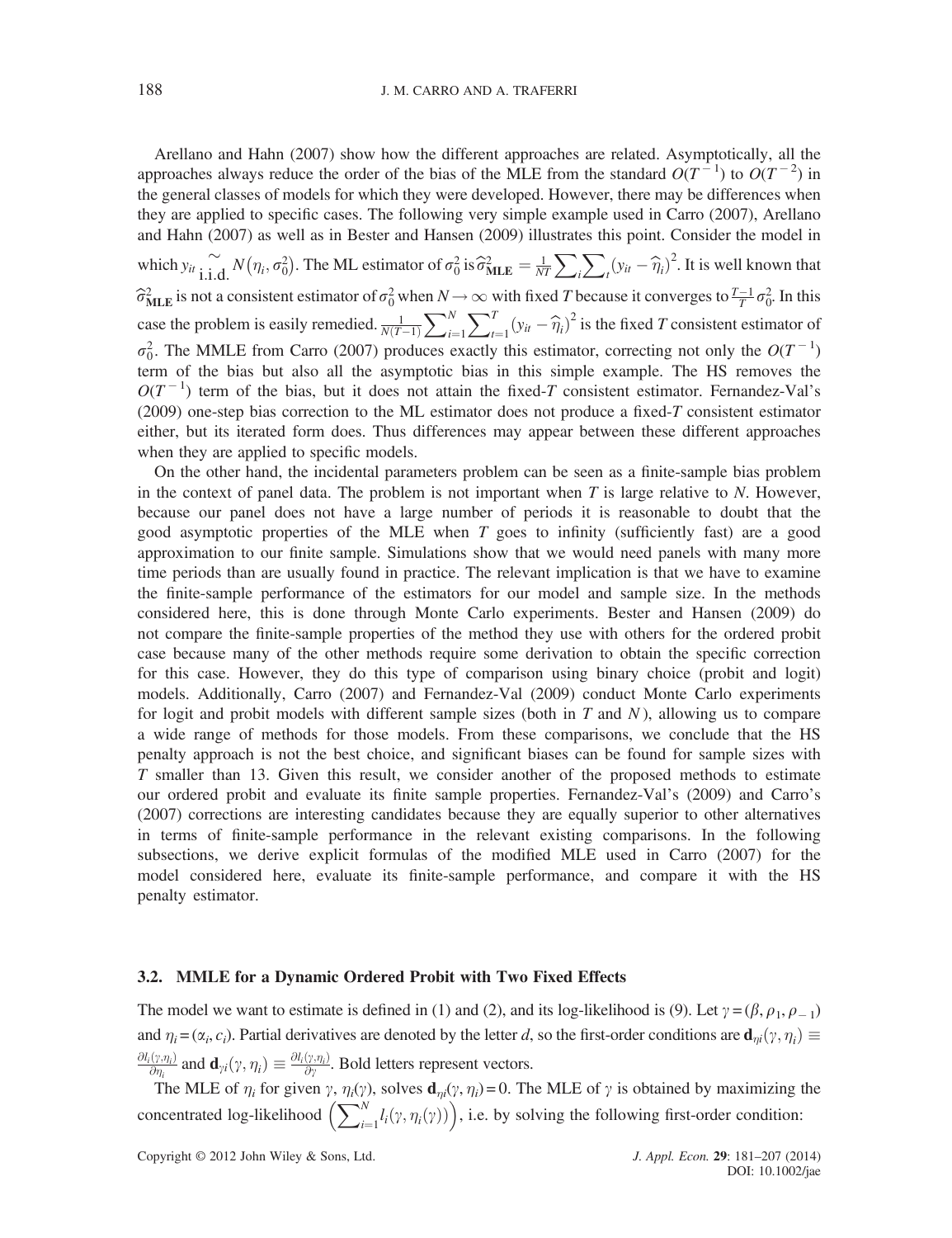$$
\frac{1}{TN} \sum_{i=1}^{N} \mathbf{d}_{\gamma i}(\gamma, \eta_i(\gamma)) = 0
$$
\n(10)

where  $\mathbf{d}_{\gamma i}(\gamma, \eta_i(\gamma)) = \frac{\partial l_i(\gamma, \eta_i)}{\partial \gamma} \big|_{\eta_i = \eta_i(\gamma)}$ .<br>To reduce the bigs of the continuation.

To reduce the bias of the estimation, we follow Carro (2007) in modifying the score of the concentrated To reduce the bias of the estimation, we follow Carro (2007) in modifying the score of the concentrated log-likelihood by adding a term that removes the first-order term of the asymptotic bias in T. By doing so, the MMLE of the  $\gamma$  parameters of model (2) is the value that solves the following score equation:

$$
\mathbf{d}_{\gamma Mi}(\gamma) = \mathbf{d}_{\gamma i}(\gamma, \eta_i(\gamma)) - \frac{1}{2} \frac{1}{d_{axi}d_{cci} - d_{xci}} \left[ d_{axi} \left( \mathbf{d}_{\gamma cci} + d_{acci} \frac{\partial \widehat{\alpha}_i}{\partial \gamma} + d_{ccci} \frac{\partial \widehat{c}_i}{\partial \gamma} \right) \right]
$$
  
+
$$
d_{cci} \left( \mathbf{d}_{\gamma \alpha i} + d_{\alpha \alpha i} \frac{\partial \widehat{\alpha}_i}{\partial \gamma} + d_{\alpha \alpha i} \frac{\partial \widehat{c}_i}{\partial \gamma} \right) - 2 d_{\alpha c i} \left( \mathbf{d}_{\gamma \alpha i} + d_{\alpha \alpha i} \frac{\partial \widehat{\alpha}_i}{\partial \gamma} + d_{\alpha c i} \frac{\partial \widehat{c}_i}{\partial \gamma} \right) \right]
$$

$$
- \frac{\partial}{\partial \alpha_i} \left( \frac{E(\mathbf{d}_{\gamma ci}) E(d_{\alpha ci}) - E(d_{cci}) E(\mathbf{d}_{\gamma \alpha i})}{E(d_{\alpha \alpha i}) E(d_{cci}) - [E(d_{\alpha ci})]^2} \right) \Big|_{\eta_i = \eta_i(\gamma)}
$$

$$
- \frac{\partial}{\partial c_i} \left( \frac{E(\mathbf{d}_{\gamma \alpha i}) E(d_{\alpha ci}) - E(d_{\alpha \alpha i}) E(\mathbf{d}_{\gamma \alpha i})}{E(d_{\alpha \alpha i}) E(d_{cci}) - [E(d_{\alpha ci})]^2} \right) \Big|_{\eta_i = \eta_i(\gamma)} = 0
$$
(11)

where  $\mathbf{d}_{y_i}(y, \eta_i(y))$  is the standard first-order condition from the concentrated log-likelihood, as in (10).<br> $\mathbf{d}_{y_i}(y, \eta_i(y))$  is the standard first-order condition from the first order conditions of x, and c, we obt  $\mathbf{d}_{\gamma ci} = \frac{\partial^2 l_i}{\partial y \partial c_i}, d_{\alpha \alpha i} = \frac{\partial^2 l_i}{\partial x^2}, \mathbf{d}_{\gamma \alpha ci} = \frac{\partial^3 l_i}{\partial \gamma \partial c_i \partial \alpha_i}$ , and so on. From the first order conditions of  $\alpha_i$  and  $c_i$  we obtain  $\hat{\alpha}$ . (v) and  $\hat{c}$ . (v) in order to concentrate the  $\hat{\alpha}_i(\gamma)$  and $\hat{\alpha}_i(\gamma)$  in order to concentrate the log-likelihood. All expectations are conditional on the same<br>set of information as the likelihood. These expectations can be computed by recursively conditioning set of information as the likelihood. These expectations can be computed by recursively conditioning, as we do to write the conditional likelihood. The parametric model (equations (1), (2) and the assumption about  $\varepsilon_{it}$ ) from which we write the likelihood also gives the parametric form of the expectations we need to calculate.<sup>8</sup>

In the Appendix, we show how this modification on the score of the concentrated log-likelihood in (11) is a first-order adjustment on the asymptotic bias of the ML score; thus the first-order condition is more nearly unbiased and the order of the bias of the estimator is reduced from  $O(T^{-1})$  to  $O(T^{-2})$ . Furthermore, the bias is corrected without changing the asymptotic variance of the MLE.

#### 3.3. Simulations

## 3.3.1. First DGP: Performance for Different T and Degrees of Persistence

We simulate the model in equations (1), and (2) with the following values for the parameters and the data-generating process (DGP):  $\beta = 1$ ,  $\rho_1 = 0.5$ , and  $\rho_{-1} = -0.5$ . The error follows a normal distribution:  $\varepsilon_{it} \sim N(0, 1)$ . The fixed effects are constructed as follows:

$$
\alpha_i = \frac{1}{2} \sum_{t=1}^{4} x_{it} + u_i, \quad \text{where } u_i \sim N(x_{i0}, 1)
$$
 (12)

$$
c_i = |z_i|, \quad \text{where } z_i \sim N(x_{i0}, 1) \tag{13}
$$

so that they are correlated with the explanatory variables. When the unobserved heterogeneity and the covariates are correlated the problem becomes more severe than when they are independent. We study

<sup>&</sup>lt;sup>8</sup> Section B in the online Appendix gives an explanation for computing the MMLE.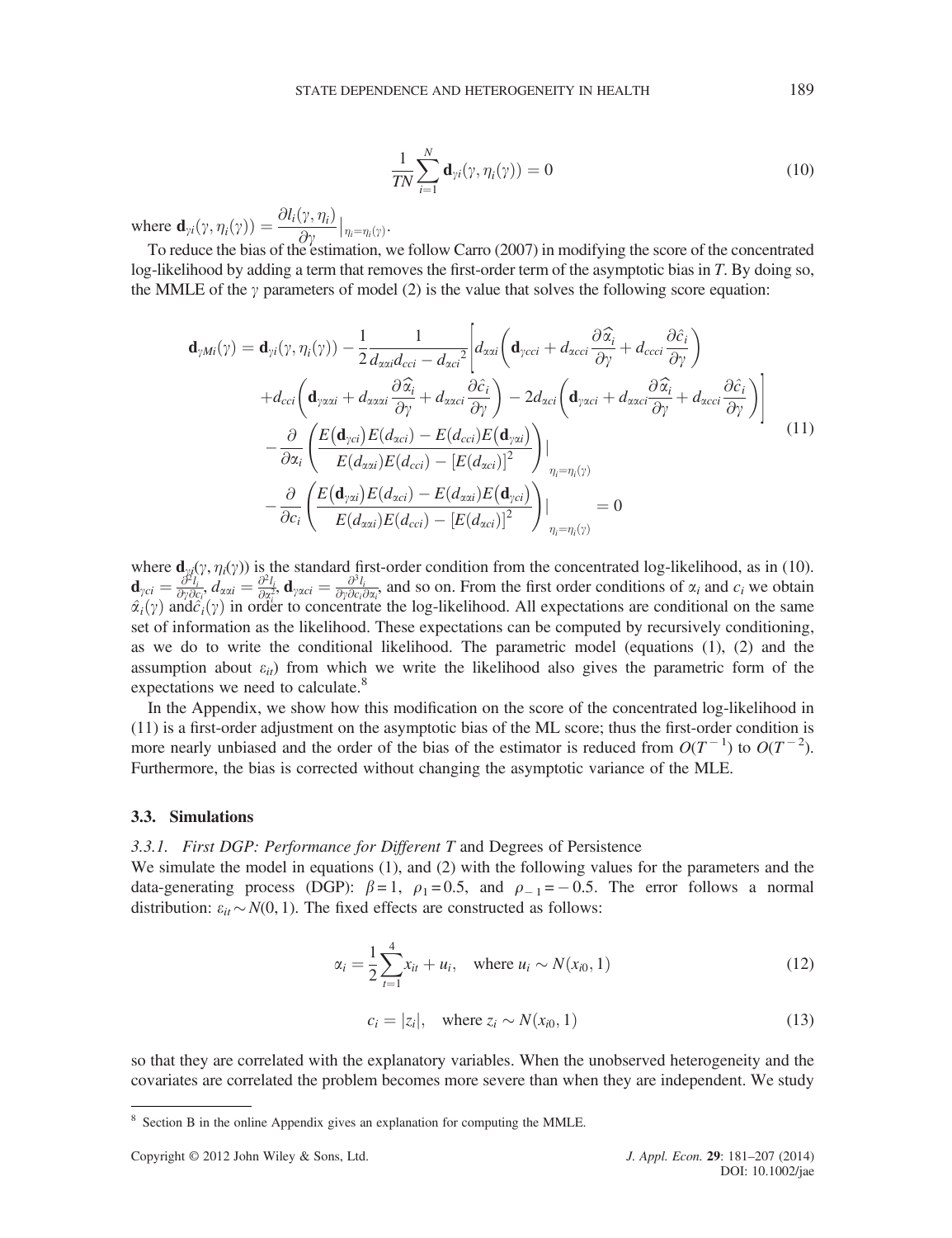| Parameter:             | $\beta$<br>1 |             | $\rho_1$<br>0.5 |             | $\rho_{-1}$<br>$-0.5$ |             |
|------------------------|--------------|-------------|-----------------|-------------|-----------------------|-------------|
| True value:            |              |             |                 |             |                       |             |
| Estimator              | Mean bias    | <b>RMSE</b> | Mean bias       | <b>RMSE</b> | Mean bias             | <b>RMSE</b> |
| $T = 4$                |              |             |                 |             |                       |             |
| <b>MLE</b>             | 0.816        | 0.828       | $-0.474$        | 0.516       | 0.551                 | 0.586       |
| <b>HS</b>              | 0.796        | 0.809       | $-0.392$        | 0.443       | 0.467                 | 0.509       |
| <b>MMLE</b><br>$T = 8$ | 0.172        | 0.182       | $-0.254$        | 0.282       | 0.280                 | 0.305       |
| <b>MLE</b>             | 0.335        | 0.341       | $-0.188$        | 0.216       | 0.189                 | 0.216       |
| <b>HS</b>              | 0.247        | 0.254       | $-0.115$        | 0.153       | 0.119                 | 0.154       |
| <b>MMLE</b>            | 0.073        | 0.086       | $-0.062$        | 0.108       | 0.067                 | 0.109       |
| $T=10$                 |              |             |                 |             |                       |             |
| <b>MLE</b>             | 0.257        | 0.263       | $-0.145$        | 0.171       | 0.154                 | 0.179       |
| <b>HS</b>              | 0.170        | 0.178       | $-0.083$        | 0.119       | 0.093                 | 0.127       |
| <b>MMLE</b>            | 0.052        | 0.067       | $-0.036$        | 0.086       | 0.050                 | 0.093       |
| $T=12$                 |              |             |                 |             |                       |             |
| <b>MLE</b>             | 0.210        | 0.215       | $-0.217$        | 0.152       | 0.127                 | 0.151       |
| <b>HS</b>              | 0.127        | 0.134       | $-0.072$        | 0.106       | 0.074                 | 0.106       |
| <b>MMLE</b>            | 0.040        | 0.054       | $-0.030$        | 0.079       | 0.036                 | 0.081       |
| $T = 16$               |              |             |                 |             |                       |             |
| <b>MLE</b>             | 0.154        | 0.159       | $-0.093$        | 0.118       | 0.096                 | 0.119       |
| <b>HS</b>              | 0.081        | 0.088       | $-0.048$        | 0.083       | 0.054                 | 0.085       |
| <b>MMLE</b>            | 0.026        | 0.041       | $-0.017$        | 0.068       | 0.022                 | 0.069       |
| $T=20$                 |              |             |                 |             |                       |             |
| <b>MLE</b>             | 0.122        | 0.127       | $-0.072$        | 0.095       | 0.078                 | 0.101       |
| <b>HS</b>              | 0.058        | 0.065       | $-0.034$        | 0.067       | 0.042                 | 0.074       |
| <b>MMLE</b>            | 0.019        | 0.034       | $-0.009$        | 0.058       | 0.016                 | 0.062       |

Table II. Monte Carlo results: dynamic ordered probit parameters

Note: See a detailed description of the simulated model and other characteristics of the DGP in Section 3.3.1.

the performance of estimators under this condition because we consider it to be more realistic.<sup>9</sup>  $x_{it}$ follows a Gaussian AR(1) with autoregressive parameter equal to 0.5. Initial conditions are  $x_{i0} \sim N$ (0, 1) and  $h_{i0}^* = \alpha_i + \beta_0 x_{i0} + \varepsilon_{i0}$ . We perform 1000 replications, with a population of  $N = 250$ <br>individuals. For each simulation we estimate the ML E the MML E given by equation (11) and the individuals. For each simulation we estimate the MLE, the MMLE given by equation (11) and the HS estimator defined in Bester and Hansen (2009). The HS estimator is the value of the parameters that maximize the following penalized objective function:

$$
\sum_{i=1}^{N} lk_i(\beta, \rho_1, \rho_{-1}, \alpha_i, c_i) - \sum_{i=1}^{N} \frac{1}{2} \text{trace} \left( \widehat{I}_{\alpha c_i}^{-1} \widehat{V}_{\alpha c_i} \right) - \frac{k}{2}
$$
(14)

where  $lk_i$  is the log-likelihood of i,  $\hat{I}_{\alpha c_i}$  is the sample information matrix for  $e_i = (\alpha_i, c_i)'$ ,  $\hat{V}_{\alpha c_i}$  is a robust estimator of use  $(1, \theta_i)$  and  $l_i = dim(\alpha)$ . This papelty term is assign to solvulate than the m estimator of  $var(\frac{1}{\sqrt{T}}\frac{\partial l_i}{\partial e_i})$ , and  $k = dim(e_i)$ . This penalty term is easier to calculate than the modification of the score in  $(11)$  because the penalty term does not involve any expectation.

Results from this experiment for different T are reported in Table 2, which shows the mean bias and the root mean squared error (RMSE). We find that for all T the MMLE performs better than the other two estimators. Comparing it with the HS, the differences are greater for  $T = 4$  and  $T = 8$ , where the HS

<sup>&</sup>lt;sup>9</sup> In the simulations of an ordered probit in Bester and Hansen (2009), the fixed effects are independent of the covariates. We have simulated and compared MMLE and HS in this case as well. The bias is smaller for all T values, but the conclusions from the comparison between MMLE and HS are the same as in the dependency case. Because the latter is more relevant in practice, we do not report the independency case.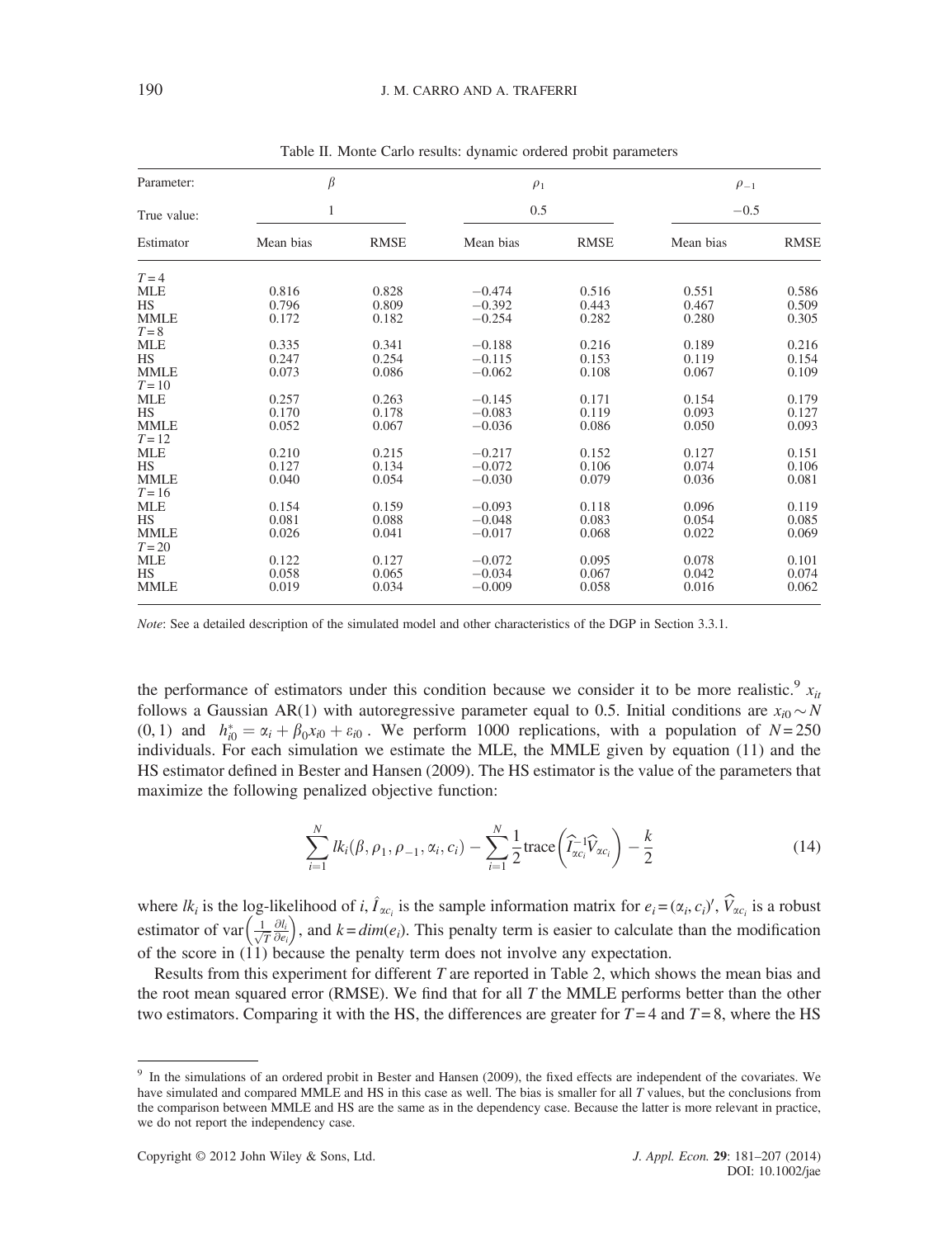is closer to the MLE than to the MMLE. When using the MMLE, the bias is smaller than 10% of the true values with  $T = 10$  for all but one of the  $\rho$  parameters. With  $T = 12$ , the MMLE has negligible biases for all the parameters, whereas the HS contains biases and RMSEs larger than the MMLE with  $T = 10$ . Even with  $T = 16$ , the HS exhibits mean biases greater than the MMLE with  $T = 10$ . It is not until  $T = 20$  that the HS has small biases and small RMSEs. Therefore, the HS requires more periods (at least more than 16) to have small finite-sample biases. Given this and the fact that the sample sizes we have in our empirical analysis are smaller than  $T = 14$ , we use the MMLE.

The reasons for the MMLE's better performance is the use of the specific structure of the model when calculating the modification term. This structure translates into the expectations in the modification term. The likelihood includes the fact that we know the distribution of one of the explanatory variables: the lag of the dependent variable. Therefore, we write the likelihood for each period (conditional on the previous period) up to the likelihood of the initial condition, in a recursive manner. This is used in the modification, so it includes expectations, using the known distribution of  $h_{it-1}$ conditional on  $h_{it-2}$ . The HS is generally written so that it does not make any intensive use of a specific likelihood and thus it does not include such expectations. Therefore, the HS does not exploit all the information that our specification provides and it requires more periods to attain the same performance as the MMLE, thus confirming the idea expressed in Bester and Hansen (2009) that the simplicity of the HS (because it does not calculate expectations) might come at a cost, leading to a poorer performance than the other approaches.

Quality of inference. We consider the quality of inference on finite samples, based on these estimators. Table 3 presents the coverage of 95% confidence intervals, and the average estimated asymptotic standard errors divided by the standard deviation calculated from the Monte Carlo simulations. The latter ratio is very close to 1 in all cases for the MMLE and in most cases for the other estimators, which indicates that we have good estimates for the variance and the problem lies in the bias. This corresponds with the fact that we are correcting a bias without altering the asymptotic variance.

| Parameter:  | β<br>1            |       | $\rho_1$<br>0.5   |       | $\rho_{-1}$<br>$-0.5$ |       |
|-------------|-------------------|-------|-------------------|-------|-----------------------|-------|
| True value: |                   |       |                   |       |                       |       |
| Estimator   | % Coverage CI 95% | SE/SD | % Coverage CI 95% | SE/SD | % Coverage CI 95%     | SE/SD |
| $T = 8$     |                   |       |                   |       |                       |       |
| <b>MLE</b>  | $0\%$             | 0.85  | 47%               | 0.87  | 48%                   | 0.90  |
| <b>HS</b>   | $0\%$             | 0.86  | 74%               | 0.91  | 73%                   | 0.94  |
| <b>MMLE</b> | 64%               | 1.02  | 87%               | 0.93  | 85%                   | 0.96  |
| $T=10$      |                   |       |                   |       |                       |       |
| <b>MLE</b>  | $0\%$             | 0.81  | 54%               | 0.91  | 53%                   | 0.91  |
| <b>HS</b>   | 3.5%              | 0.83  | 82%               | 0.96  | 78%                   | 0.95  |
| <b>MMLE</b> | 74%               | 0.94  | 90%               | 0.96  | 89%                   | 0.96  |
| $T = 12$    |                   |       |                   |       |                       |       |
| <b>MLE</b>  | $0\%$             | 0.89  | 58%               | 0.91  | 62%                   | 0.93  |
| <b>HS</b>   | 8.8%              | 0.92  | 85%               | 0.96  | 83%                   | 0.98  |
| <b>MMLE</b> | 81%               | 1.00  | 92%               | 0.95  | 92%                   | 0.97  |
| $T=20$      |                   |       |                   |       |                       |       |
| <b>MLE</b>  | 2%                | 0.90  | 77%               | 0.96  | 73%                   | 0.94  |
| <b>HS</b>   | 48%               | 0.93  | 91%               |       | 88%                   | 0.98  |
| <b>MMLE</b> | 90%               | 0.97  | 95%               | 0.98  | 93%                   | 0.95  |

Table III. Monte Carlo results: inference over dynamic order probit parameters: conference intervals coverage and estimation of the standard errors

Note: This is for the simulation experiment in Table 2. We have used the inverse of the Hessian as estimator of variance. SE/SD is the average estimated asymptotic standard error divided by standard deviation calculated from the Monte Carlo simulations.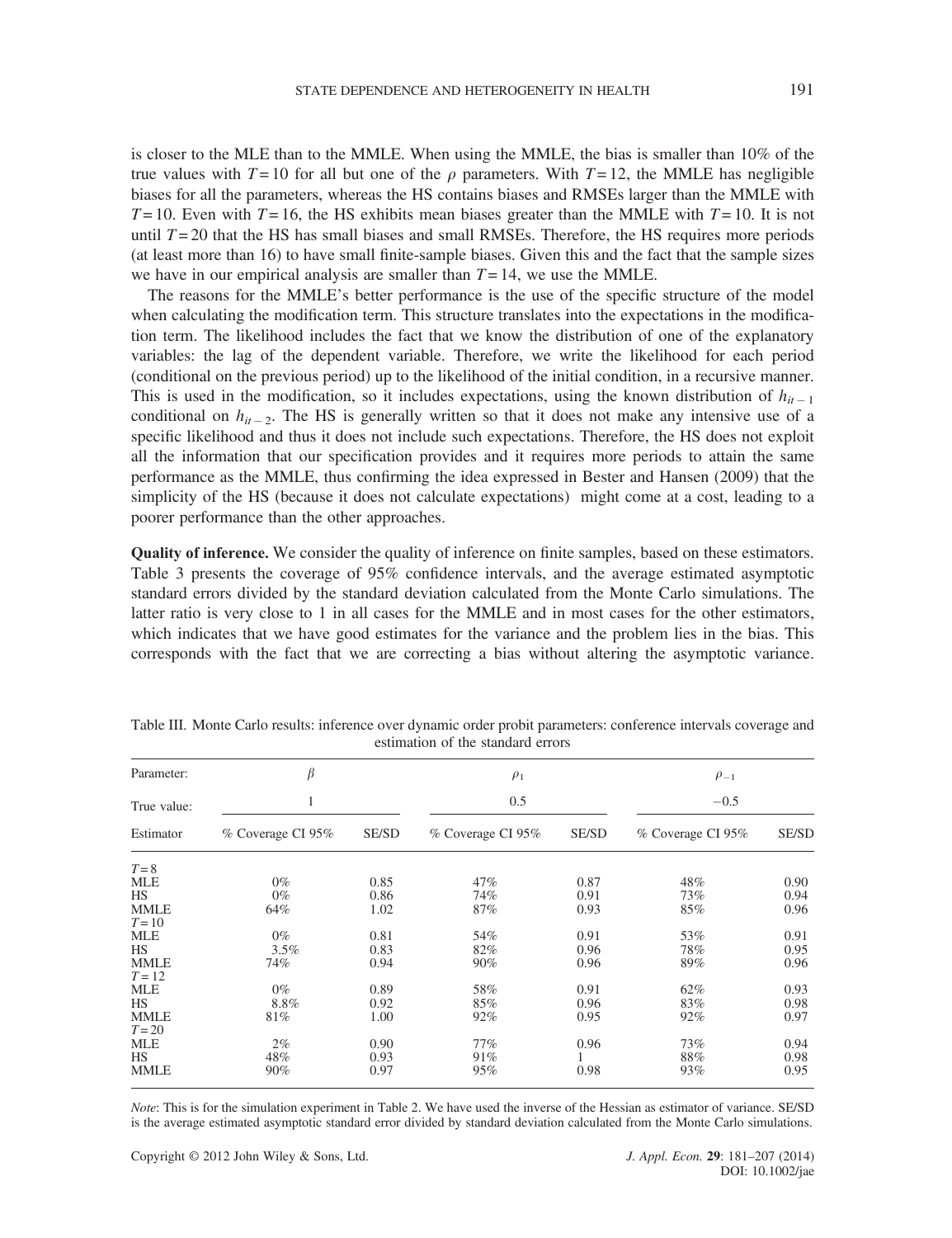In terms of inference, the coverage of the confidence intervals is extremely poor for the MLE, specifically for  $\beta$ . Even with T = 20, the coverage for  $\beta$  is smaller than 3%. The HS estimator improves inference with respect to the MLE, but it remains far from the theoretical coverage of 95%; the coverage for  $\beta$  is particularly bad even with  $T = 20$ . Therefore, also in terms of inference the MMLE is clearly the best estimator of these three for doing inference, for all periods and parameters.

Performance for different degrees of persistence. To check whether results are maintained under different scenarios of state dependence, we present simulations for different values of  $\rho_1$  and  $\rho_{-1}$ , with  $T = 10$  in the online Appendix. The DGP is the same as that of Table 2 except for the values of  $\rho_1$  and  $\rho_{-1}$ . Here the state dependence changes from very negative to very positive, including the case with no state dependence. In terms of bias and RMSE, we find that the MMLE performs better than the other methods for all cases. In principle, having a negative state dependence may improve all the estimators because it induces higher variance in  $y_{it}$ . This is the case for the estimation of  $\beta$ , where the three estimation methods improve, but it is not the case for the estimation of  $\rho_1$  and  $\rho_{-1}$ , where the MMLE improves but the MLE and HS perform worse than with positive state dependence.

## 3.3.2. Simulations Based on Real Data

Finally, we perform a simulation based on the real data used in this paper. This will provide further evidence about the finite-sample performance of the MMLE and will provide increased robustness to our choice of estimator. The DGP takes the estimates obtained by MMLE and reported in Table 4 as the true model. It takes the real data for all the individuals used in that estimation and all the significant x variables, leaving out the time dummies. Therefore, in this DGP,  $x_{it}$  is a vector containing

| TADIC TV. ESUIDALES                                                                                                                                                                                                                                                                                  |                                                                                                                                                                                                                                                                                                                                                                                |                                                                                                                                                                                                                                                                                                                                                                                |                                                                                                                                                                                                                   |  |  |  |
|------------------------------------------------------------------------------------------------------------------------------------------------------------------------------------------------------------------------------------------------------------------------------------------------------|--------------------------------------------------------------------------------------------------------------------------------------------------------------------------------------------------------------------------------------------------------------------------------------------------------------------------------------------------------------------------------|--------------------------------------------------------------------------------------------------------------------------------------------------------------------------------------------------------------------------------------------------------------------------------------------------------------------------------------------------------------------------------|-------------------------------------------------------------------------------------------------------------------------------------------------------------------------------------------------------------------|--|--|--|
|                                                                                                                                                                                                                                                                                                      | 1                                                                                                                                                                                                                                                                                                                                                                              | 2                                                                                                                                                                                                                                                                                                                                                                              | 3                                                                                                                                                                                                                 |  |  |  |
| Variable                                                                                                                                                                                                                                                                                             | Pooled                                                                                                                                                                                                                                                                                                                                                                         | Correlated random effects                                                                                                                                                                                                                                                                                                                                                      | <b>MMLE</b>                                                                                                                                                                                                       |  |  |  |
| Health in $t-1$ : good<br>Health at $t-1$ : poor<br>Age<br>Age squared<br>Married<br>Separated/divorced<br>Widowed<br>Household size<br>Number of children<br>Household income<br>Male<br>Non-white<br>Higher/1st degree<br>HND/A level<br>CSE/O level<br>Cut-point 1<br>Cut-point 2<br>$\sigma_u^2$ | $0.6527***(0.0185)$<br>$-0.4417***(0.0233)$<br>0.0011(0.0032)<br>$-0.0000(0.0000)$<br>0.0344(0.0286)<br>$-0.0580(0.0358)$<br>$-0.0243(0.0408)$<br>$-0.0782***$ (0.0138)<br>$0.0647***(0.0155)$<br>$0.0816***(0.0122)$<br>$-0.0095(0.0175)$<br>$-0.0890*(0.0467)$<br>$0.1540***(0.0345)$<br>$0.0810***(0.0250)$<br>$0.0860***(0.0225)$<br>0.0192(0.1233)<br>$1.0698***(0.1235)$ | $0.5028***(0.0234)$<br>$-0.3259***(0.0343)$<br>0.0200(0.0210)<br>$-0.0007***$ (0.0001)<br>0.1722(0.0752)<br>0.0475(0.1028)<br>$0.3668**$ (0.1329)<br>$-0.0112(0.0189)$<br>0.0423(0.0189)<br>0.0188(0.0191)<br>0.0116(0.0265)<br>$-0.1277*(0.0709)$<br>$0.1563***(0.0466)$<br>$0.0696*(0.1862)$<br>$0.0923***(0.0327)$<br>$-0.0277***(0.2265)$<br>$1.0528***(0.2267)$<br>0.0686 | $0.4875***(0.0186)$<br>$-0.4375***(0.0242)$<br>0.0205(0.0222)<br>$-0.0005***(0.0001)$<br>0.0749(0.0606)<br>0.0375(0.0729)<br>0.0542(0.0918)<br>$-0.0388**$ (0.0177)<br>$0.0472**$ (0.0188)<br>$0.0396***(0.0147)$ |  |  |  |
| Mean $c_i$<br>Variance $c_i$<br>Mean $\alpha_i$<br>Variance $\alpha_i$<br>Correlation $(\alpha_i, c_i)$<br>Akaike information criterion                                                                                                                                                              | 38544.0                                                                                                                                                                                                                                                                                                                                                                        | 37334.3                                                                                                                                                                                                                                                                                                                                                                        | 1.1323<br>0.3277<br>$-0.0743$<br>0.6311<br>$-0.3326$<br>37275.2                                                                                                                                                   |  |  |  |

Note: Standard errors are reported in parentheses. Number of individuals used in estimation of all models is 1739. Estimates of year dummies in all models and within means of variables in random effects are not reported. Asterisks indicate significance at  $*10\%; **5\%; **1\%$ .

Table IV. Estimates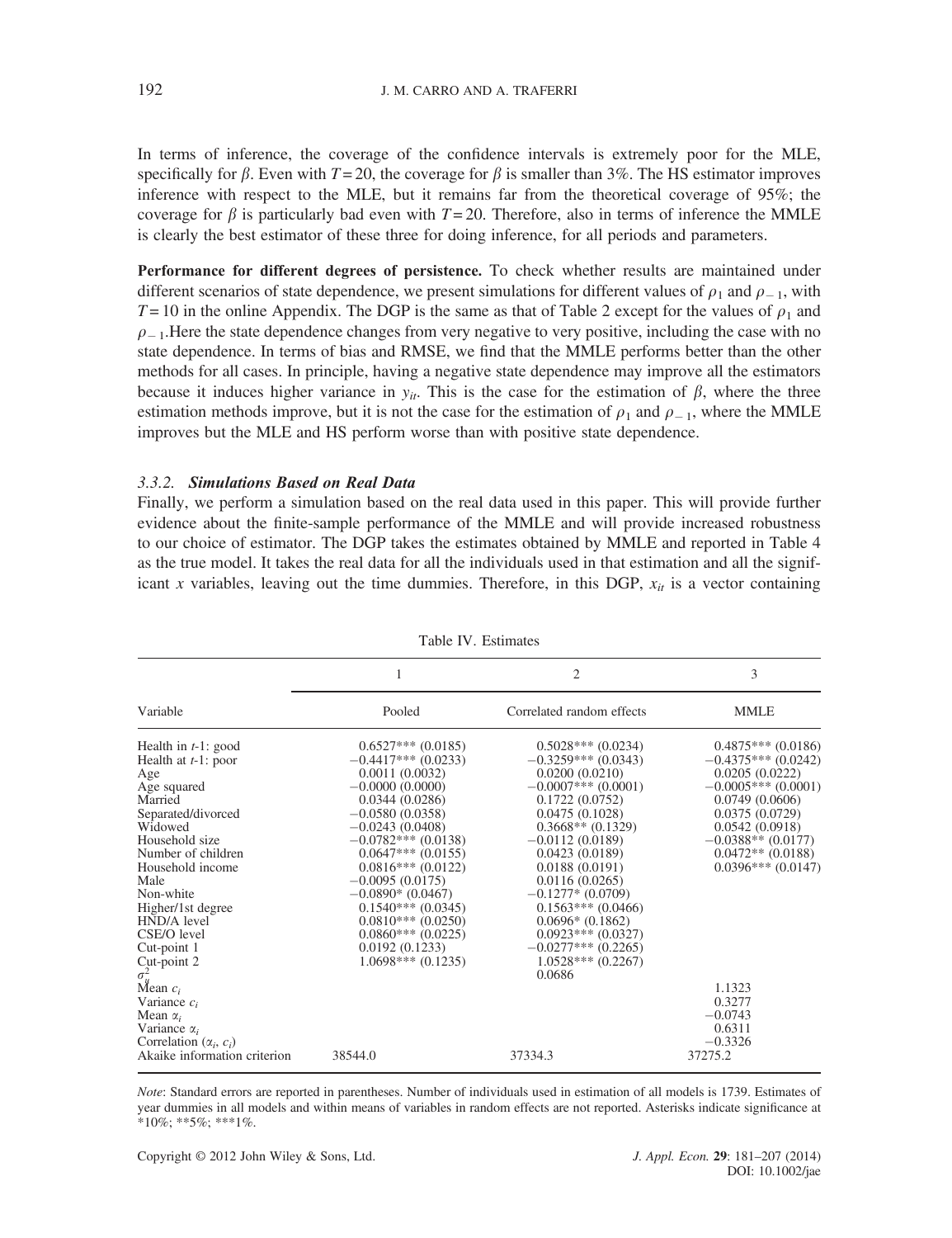observations of the following variables: age, squared age, household size, number of children, and income. The true values of the parameters are:  $\rho_1 = 0.4875$ ,  $\rho_{-1} = -0.4375$ ,  $\beta' = (0.0205, -0.0005,$  $-0.0388, 0.0472, 0.0396$ .  $N = 1739, T$  is the same as in our data (i.e. between 8 and 14 periods), and  $\varepsilon_{it} \sim N(0, 1)$ .

 $\alpha_i$  and  $c_i$  are the estimates of these parameters by MMLE. The distributions of these two parameters are found in Figure 1. The distribution of  $\alpha_i$  is not normal and is correlated with  $c_i$  (correlation coefficient between  $\alpha_i$  and  $c_i$  is -0.33). Thus the distribution of unobserved heterogeneity is not an arbitrary and statistically convenient distribution, but an empirically founded distribution that captures both real correlations with the covariates and correlations between fixed effects. These correlations and distributions of  $\alpha_i$  and  $c_i$  are richer than those in the previous simulation experiments. Furthermore, this is the relevant DGP to compare the proposed strategy for dealing with unobserved heterogeneity with the random-effects approach previously used in the literature. Making this comparison with an arbitrarily chosen DGP may imply a too favorable assumption to the random effects, as in our first DGP, or a too arbitrarily unfavorable one. However, this case is the relevant case for our empirical analysis.

For the reasons discussed above, we evaluate the finite-sample performance of the random-effects approach (CRE) described at the end of Section 2.3, in addition to the MLE, HS and MMLE. To make the comparison as close as possible with the estimators used with real data, we include the following constant variables as covariates when estimating by random effects: gender, race, and education indicators. These are implicitly included in the DGP through the estimated  $\alpha_i$  and  $c_i$ , since in the fixed effects these variables cannot be separately identified from the fixed effects.

The results of this simulation are presented in the online Appendix. The MMLE is decidedly the best of all estimators in terms of RMSE. More specifically, the bias and RMSE for the CRE are twice the bias and RMSE of the MMLE for some parameters, such as  $\rho_1$  and the  $\beta$ for household size. As in the previous simulation experiments with similar number of periods, the MMLE exhibit small biases.



Figure 1. Density estimate (histogram) of the fixed effects from MMLE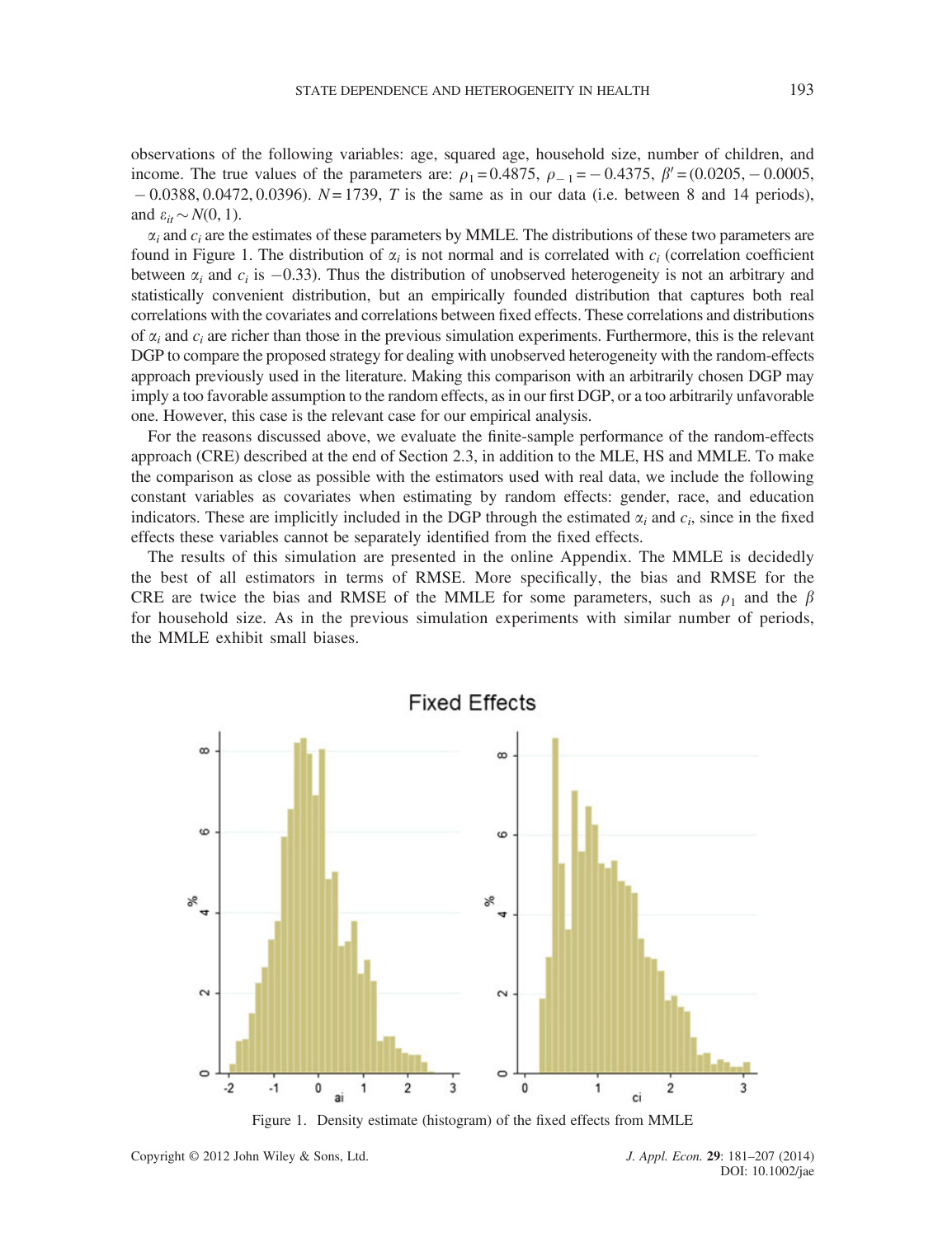| (a) Good               |           |           |                   |           |             |           |
|------------------------|-----------|-----------|-------------------|-----------|-------------|-----------|
|                        | 1         |           | 2                 |           | 3           |           |
|                        |           |           | Correlated random |           |             |           |
|                        | Pooled    | <b>SE</b> | Effects           | <b>SE</b> | <b>MMLE</b> | <b>SE</b> |
| Health in $t-1$ : good | 0.2528    | 0.0071    | 0.1883            | 0.0114    | 0.1653      | 0.0080    |
| Health in $t-1$ : poor | $-0.1550$ | 0.0078    | $-0.1149$         | 0.0139    | $-0.1403$   | 0.0520    |
| Age                    | $-0.0005$ | 0.0003    | $-0.0170$         | 0.0089    | $-0.0089$   | 0.0064    |
| Household size         | $-0.0282$ | 0.0050    | $-0.0040$         | 0.0112    | $-0.0120$   | 0.0054    |
| Number of children     | 0.0233    | 0.0056    | 0.0150            | 0.0141    | 0.0145      | 0.0058    |
| Household income       | 0.0294    | 0.0044    | 0.0067            | 0.0094    | 0.0122      | 0.0045    |
| $(b)$ Poor             |           |           |                   |           |             |           |
|                        |           |           | $\overline{c}$    |           | 3           |           |
|                        |           |           | Correlated random |           |             |           |
|                        | Pooled    | <b>SE</b> | Effects           | <b>SE</b> | <b>MMLE</b> | SE        |
| Health in $t-1$ : good | $-0.1399$ | 0.0046    | $-0.1057$         | 0.0206    | $-0.0984$   | 0.1153    |
| Health in $t-1$ : poor | 0.1477    | 0.0081    | 0.0968            | 0.0164    | 0.1268      | 0.0947    |
| Age                    | 0.0003    | 0.0002    | 0.0105            | 0.0060    | 0.0058      | 0.0117    |
| Household size         | 0.0173    | 0.0031    | 0.0024            | 0.0069    | 0.0081      | 0.0086    |
| Number of children     | $-0.0143$ | 0.0034    | $-0.0090$         | 0.0084    | $-0.0095$   | 0.0102    |
| Household income       | $-0.0181$ | 0.0027    | $-0.0040$         | 0.0058    | $-0.0081$   | 0.0082    |

Table V. Average marginal effects on probability of reporting good and poor health for significant variables

#### 4. ESTIMATION RESULTS

Table 4 presents the coefficient estimates for our model based on three different estimators. This includes different specifications of the heterogeneity. The first estimated model (column 1) is a pooled version of the model in (1) and (2), without individual specific effects. The second estimated model (column 2) is the correlated random-effects model described in equations (3) and (4). It is similar to models estimated in Contoyannis *et al.* (2004). It has homogeneous cut-points and uses a randomeffects approach to control for the individual specific intercept in the linear index. The last specification (column 3) is described in previous sections; it is the model in (1) and (2) treating  $\alpha_i$  and  $c_i$  as fixed effects, and it is estimated by MMLE.

To compare magnitudes of the effects across variables and estimates we look at the relative effects (i.e. ratio of coefficients), and the average marginal effects reported in Table 5 for the variables with a coefficient significantly different from zero.<sup>10,11</sup>

The pooled model exacerbates the state dependence effect due to the lack of permanent unobserved heterogeneity. Although it is not reported, we also estimated the model in (1) and (2) by MLE.

<sup>&</sup>lt;sup>10</sup> These marginal effects are also called partial effects. The marginal effects are averaged across the first eight waves of the panel, as well as across the values of the covariates for each individual. Thus we first calculate the marginal effect for each individual in the sample at the observed values of the regressors, and then we calculate their average, rather than calculating the marginal effect at the average value of the covariates. We do this to obtain summary measures of the marginal effects that are representative of the population's situation (see Chamberlain, 1984, p. 1273). Moreover, a measure that substitutes the values of the covariates, and especially the individual specific effect  $\alpha_i$ , with their means (or any other fixed value) ignores any possible correlation between them.

<sup>&</sup>lt;sup>11</sup> An alternative way to identify and estimate the marginal effects is the approach taken in Chernozhukov et al. (2010). They show that in a model like ours, with fixed effects, when T is fixed the (average and quantile) marginal effects are not point identified. However, they are set identified, and they propose a way to estimate bounds on the partial effect. These nonparametric bounds tighten as T grows. The main advantage is that the bounds analysis applies to any T, whereas our bias correction method depends on T not being very small. However, the bounds analysis is only available with discrete covariates for the moment. In contrast, bias correction methods work well in many examples, including with continuous covariates, and they consistently point estimate the identified average effect.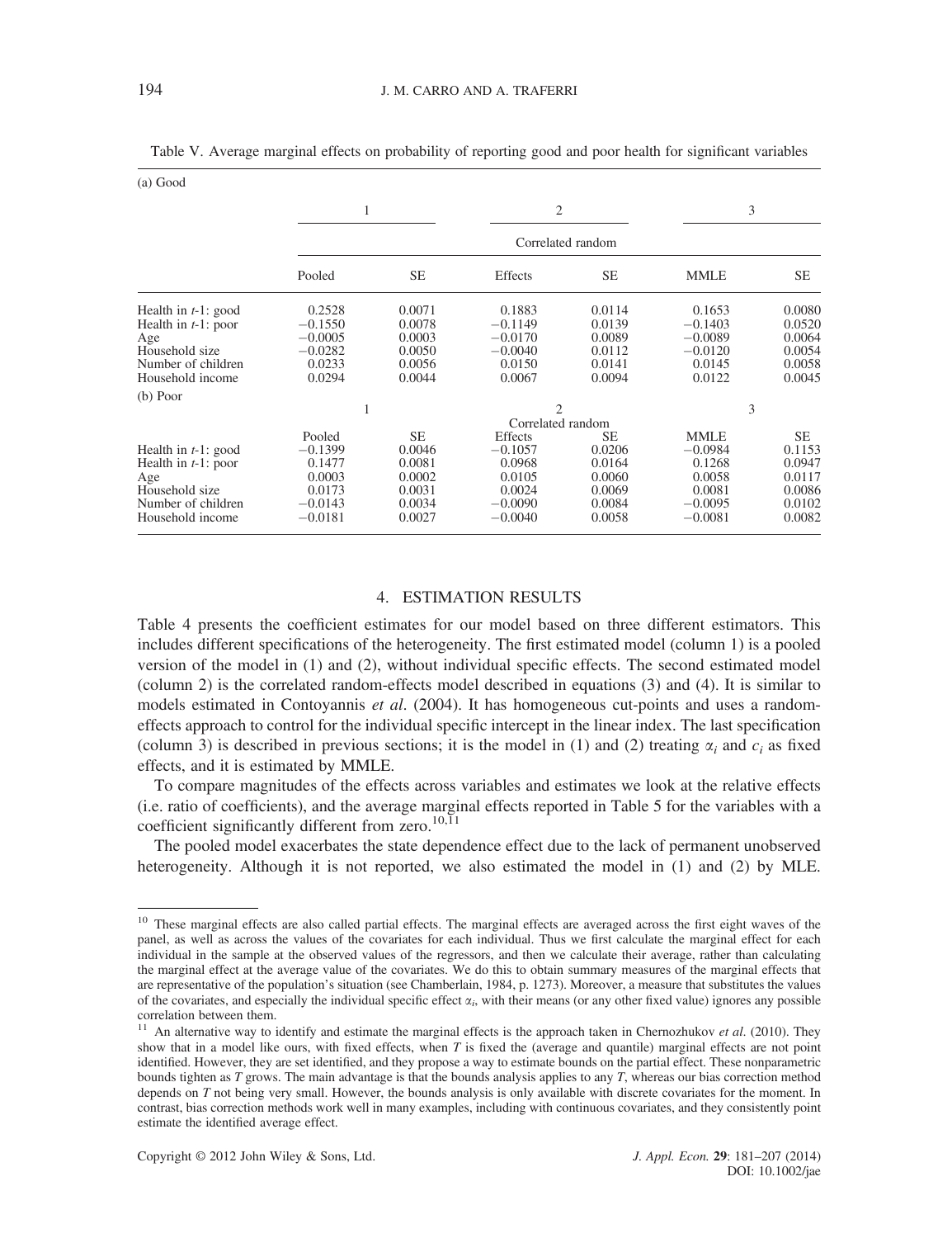As seen in the simulations, it is severely biased, estimating much lower state dependence effects and a higher effect for the other explanatory variables.

Of more interest is the comparison between the correlated random-effects model and the fixed-effects model estimated by MMLE. These estimates are in columns 2 and 3 of Tables 4 and 5, respectively. The first difference is in the variables that are statistically significant. Table 4 shows that in the MMLE household size, number of children, and household income have an impact that is statistically different from zero. However, none of them has a significant effect in the random-effect estimates. The average marginal effect of those variables correspondingly increases in absolute value in the MMLE case with respect to the random-effects model, especially for household income. Regarding the state dependence effect (effect of  $h_{it-1}$ ), there are also changes. The effect of  $h_{it-1}$  = good decreases in absolute value when estimating by MMLE, and the effect of  $h_{it-1} =$  poor increases. Comparing coefficients in Table 4, we can also see that the effect of  $h_{it-1}$  = poor increases proportionally less than the effect of the other relevant explanatory variables. In the random-effects specification the ratio of the coefficient of  $1(h_{i,t-1} = \text{poor})$  to the coefficient of 'Household income' is approximately 17, whereas in the MMLE that ratio is 11. In any case, this partial increase in the effect of state dependence and of the effect of the explanatory variables is remarkable because the model in column 3 allows for more permanent unobserved heterogeneity and more flexibility than the model in column 2.<sup>12</sup>

Moreover, many of the differences in the estimated effects of the explanatory variables between the correlated random-effects model and the fixed-effects model estimated by MMLE are statistically significant. If the restrictions imposed by the correlated random-effects model are correct, its estimates are more precise (i.e. efficient) than the estimates of the fixed-effects model (even after the modification of the MLE), although both are consistent. Given this, we have used a Hausman-type test to determine whether those important differences are only because of the less precise estimates given in column 3. We have made the test over the average marginal effects instead of the parameters in Table 4 for two reasons. First, marginal effects (including their average), and not the parameters in equations (1) and (2), are usually the parameters of interest in nonlinear models. Second, the average marginal effects do not suffer the different scales problem that would prevent magnitudes in columns 2 and 3 of Table 4 from being directly comparable or directly interpretable. The average marginal effects of both models are well defined within the same scale, as any other marginal effect over choice probabilities, and their magnitude has the same clear interpretation. If we were primarily interested in a single average marginal effect, such as the effect of  $h_{i,t-1} =$  good over the probability of  $h_{i,t} =$  good, we could use a t-statistic that ignores the other effects. Doing this for all the average marginal effects, we reject at 5% the null hypothesis that both estimates are the same for four variables. Doing a joint test, we also reject the null hypothesis that the correlated random-effects estimates and the fixed-effects MMLE estimates are the same, thus rejecting the restrictions imposed in the correlated random-effects model.<sup>13</sup>

The previous two paragraphs are a clear indication that ignoring the added dimension of heterogeneity and flexibility in the distribution of the fixed effects matters for the estimation of both the model's parameter and the marginal effects of variables. It is not only the amount of heterogeneity, but also

<sup>&</sup>lt;sup>12</sup> Recall that permanent unobserved heterogeneity, state dependence and persistence in observable variables are alternative explanations of the observed high persistence in  $h_{it}$ .

<sup>&</sup>lt;sup>13</sup> In the Hausman-type test we have used the variance–covariance matrix of the fixed-effects estimates only, instead of subtracting from it the variance of the random effects. We do this to avoid having the difference be a non-positive definite matrix because of the use of different estimates of the variance of the errors. Under correct specification, this represents a lower bound for this test and a rejection here will also be a rejection when using the well-defined difference in the variance–covariance matrices. A different solution to the non-positive definiteness problem is to use a score test that is asymptotically equivalent to the Hausman test. Doing such a score test we also reject the null hypothesis at any reasonable level of significance. See White (1982) and Ruud (1984) for further information on this score test.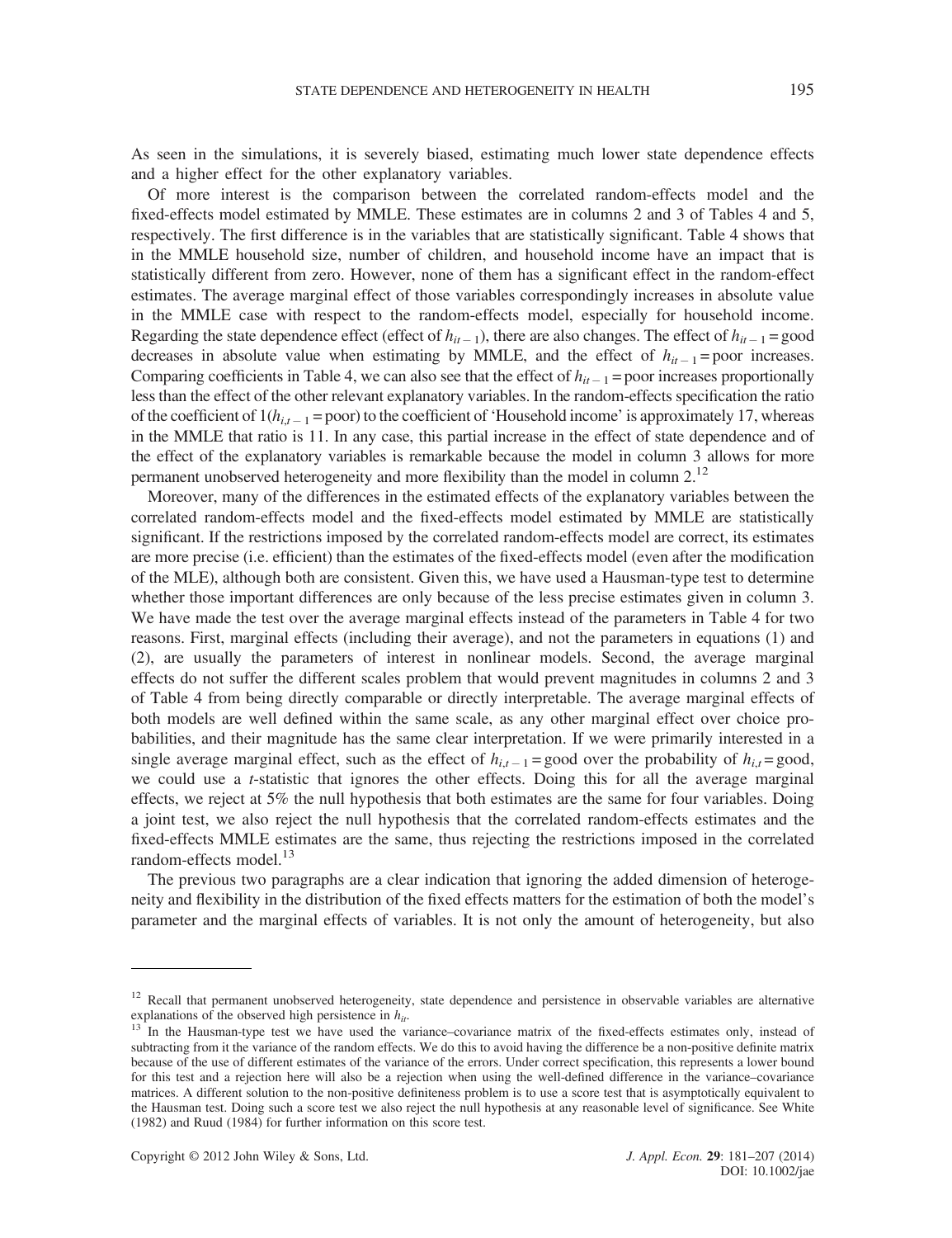|                |                                 | Age                        |                            |                            |                            |                           |  |
|----------------|---------------------------------|----------------------------|----------------------------|----------------------------|----------------------------|---------------------------|--|
|                | $<$ 31                          | $31 - 40$                  | $41 - 50$                  | $51 - 60$                  | $61 - 70$                  | >70                       |  |
|                | Marginal effects at the average |                            |                            |                            |                            |                           |  |
| Female<br>Male | $0.0158***$<br>$0.0158***$      | $0.0158***$<br>$0.0157***$ | $0.0158***$<br>$0.0158***$ | $0.0158***$<br>$0.0158***$ | $0.0157**$<br>$0.0157**$   | 0.0153<br>$0.0157**$      |  |
|                | Average marginal effects        |                            |                            |                            |                            |                           |  |
| Female<br>Male | $0.0128***$<br>$0.0130***$      | $0.0125***$<br>$0.0120***$ | $0.0118***$<br>$0.0122***$ | $0.0118***$<br>$0.0120***$ | $0.0121***$<br>$0.0117***$ | $0.0118***$<br>$0.0116**$ |  |

Table VI. Marginal effects of income on probability of reporting good health by age and gender

Note: Asterisks indicate significance at

 $*10\%; **5\%; **1\%$ 

the other restrictions being imposed on the model in column 2 that matters for estimation of the parameters of interest.

Aside from the formal test of random effects versus fixed effects, we look at the unobserved heterogeneity in the linear index equation and in the cut-point shift. Figure 1 displays the estimated distribution (histogram) of both fixed effects in the population, and both exhibit large variation. The average for  $\alpha_i$  is -0.074 and for  $c_i$  is 1.13. The standard deviations of these distributions are 0.79 and 0.57, respectively. In the random-effects specification,  $\alpha_i$  is the compound equation (4) that includes a linear relation to some observables and an additive unobserved term that is assumed to follow a normal distribution. Given the estimates of the parameters of equation (4), the estimated average for  $\alpha_i$  in the random-effects model is 1.41, and its standard deviation is 0.9626. With respect to the heterogeneity on the cut-points, the average of  $-c_i$ , the first cut-point, is  $-1.13$  and the estimate of the first cut-point in the random effects specification is  $-0.03$ . Additionally, as shown in the right-hand panel of Figure 1, there is large variation in  $c_i$  among individuals that is ignored by the estimated random-effects model. Moreover, the normality of the distribution of  $\alpha_i$  is rejected at 1%.<sup>14</sup> Finally, the correlation between  $\alpha_i$  and  $c_i$  is  $-0.33$ ; therefore, there are rich interactions between both fixed effects forming a joint distribution that is not the simple combination of their marginal distributions.

Focusing on the MML estimates, we find evidence of strong positive state dependence. With respect to socioeconomic variables, we find that aging and household size have a small but significant negative effect on SAH.<sup>15</sup> Number of children has a positive and significant average marginal effect, and it is the largest average effect in absolute value of all the  $x$  variables. Household income has the second largest effect among the x variables, and it is also a positive and significant average effect. Jones and Schurer (2011) focused on the gradient of health satisfaction with respect to income and did not include state dependence. We account for state dependence and it is interesting to determine whether that is also affecting the estimates of the effect of income. In Table 6 we show, for each age–gender group, the marginal effect of income at the average values of the explanatory variables and unobserved heterogeneity. That effect at the average is the marginal effect calculated in Jones and Schurer (2011). The age pattern is similar to that found in Figure 4 of Jones and Schurer (2011): it is positive, decreasing slightly with age, and significant for all age groups except the oldest group.

<sup>&</sup>lt;sup>14</sup>  $c_i$  cannot be normal by definition because it is restricted to be positive.<br><sup>15</sup> Halliday (2008) found, based on Akaike information criterion (AIC), that a quadratic function of age was only weakly preferred to the linear model and that no significant losses were found by using a linear model in age. We have estimated model  $\overline{3}$  in Table 4 excluding age<sup>2</sup> as an explanatory variable, and in our case the fit is significantly worse because the effect of age increases more than linearly at older ages. Additionally, when introducing the quadratic term, the AIC changes to a greater degree than in Halliday (2008). Here, in the linear model AIC is 37373.4 and in the quadratic model it is 37275.2—nearly 100 points smaller.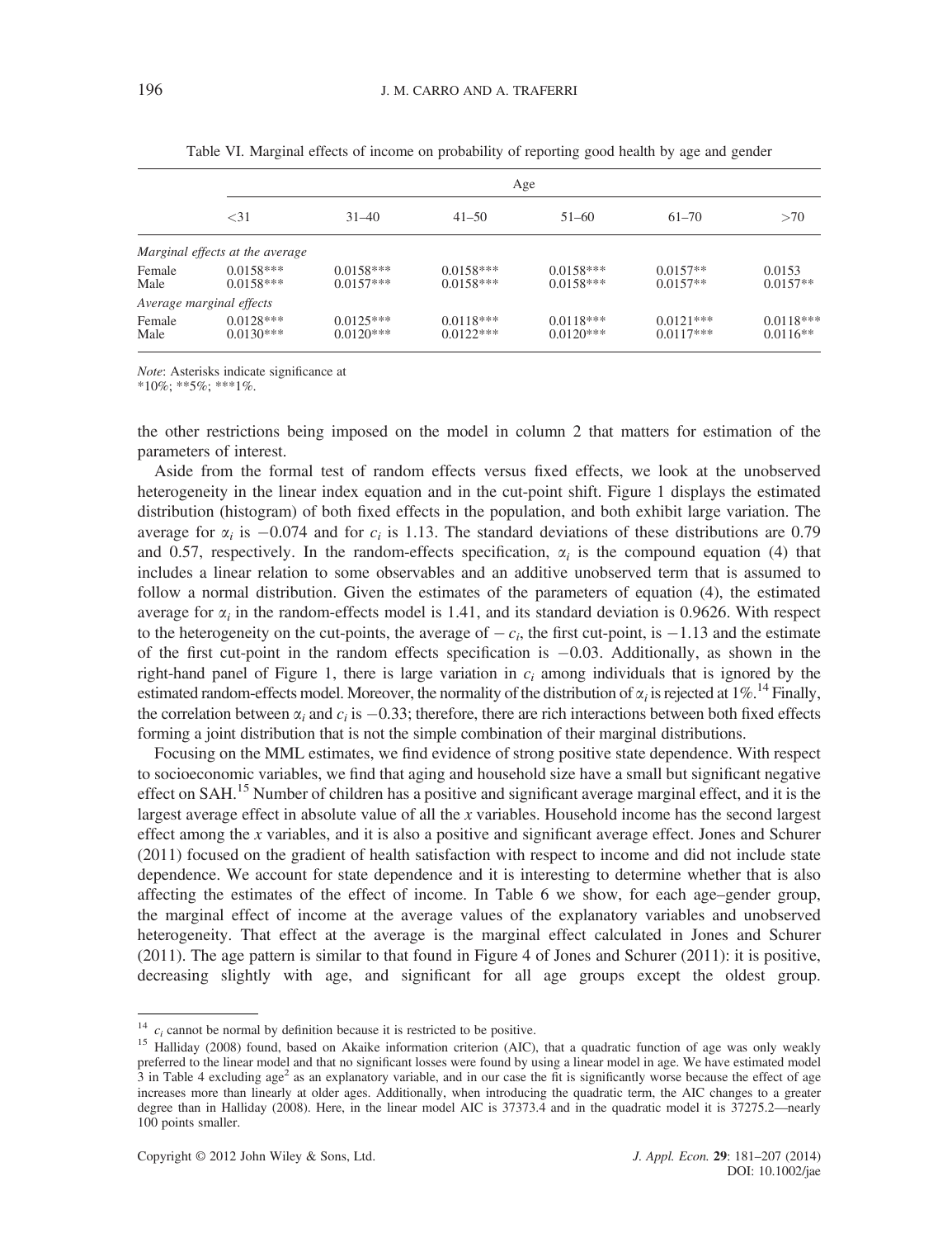|                  | Poor or very poor | Fair | Excellent or good |
|------------------|-------------------|------|-------------------|
| Sample           | 16                | 31   | 53                |
| Predicted MMLE   | 15                | 32   | 53                |
| Predicted CRE    | 12                | 31   | 57                |
| Predicted pooled | 13                | 28   | 60                |

Table VII. Sample versus predicted proportions of SAH (%)

Panel B: Proportions of people reporting excellent or good SAH

|                       | <b>Tanel B.</b> Troportions of people reporting executive of good brift |             | Predicted  |        |
|-----------------------|-------------------------------------------------------------------------|-------------|------------|--------|
|                       | Sample                                                                  | <b>MMLE</b> | <b>CRE</b> | Pooled |
| By number of children |                                                                         |             |            |        |
| $\theta$              | 52                                                                      | 53          | 57         | 59     |
|                       | 55                                                                      | 54          | 56         | 61     |
| $\overline{c}$        | 58                                                                      | 56          | 57         | 63     |
| $3+$                  | 50                                                                      | 51          | 54         | 60     |
| By income quartiles   |                                                                         |             |            |        |
| 1st quartile          | 47                                                                      | 50          | 53         | 56     |
| 2nd quartile          | 51                                                                      | 52          | 56         | 59     |
| 3rd quartile          | 56                                                                      | 55          | 58         | 62     |
| 4th quartile          | 58                                                                      | 57          | 59         | 62     |

However, significant differences arise when comparing the magnitude of the effect. While Jones and Schurer's estimated effect for men takes values between 2.5 and 5 percentage points for all but the oldest age group, our estimated effect at the average is never greater than 1.6 percentage points.<sup>16</sup> These much smaller marginal effects are in accordance with the intuition that the magnitude of the positive effect of a variable will probably tend to be overestimated when not accounting for relevant state dependence. Finally, we also calculate the average marginal effect for the same age–gender groups. We find a similar pattern, but even smaller point estimates. The difference between the marginal effect at the average and the average marginal effect comes mainly from the former, ignoring the correlation between explanatory variables and the unobserved heterogeneity.

With respect to how the models fit the observed data, in addition to the information criteria (AIC) reported in Table 4, some predictions of the estimated models and their sample counterparts are provided in Table 7. Overall, the MMLE model fits the data better because its predictions are closer to the actually observed proportions in the sample. In a similar manner, the MMLE predictions are better at capturing the inverted-U shape of the proportion of individuals reporting excellent or good health as we look at people with higher number of children. They are also better at capturing the slope in the increasing pattern when looking at people with higher incomes.<sup>17</sup>

In addition to considering the average marginal effects reported in Table 5, we look at how many individuals have a significant marginal effect in the sample, given their particular situation and unobserved characteristics. Table 8 presents the proportion of individuals with significant (at 10%) marginal effects over the probability of reporting good and bad health, for the same variables as in Table 5. Notice that, although the average marginal effects are significant, there is a great deal of

<sup>&</sup>lt;sup>16</sup> Caution should be taken with this comparison: the datasets are different; Jones and Schurer's specification differs in the way covariates enter; they use health satisfaction and not self-assessed health; and they have more categories than us in the outcome variable. In any case, given their categorization and ours, the closer comparison of our marginal effects estimates are with those in their Figure 4, and the economic interpretation of their numbers in Figure 4 and our numbers in Table 6 is meant to be the same.

<sup>&</sup>lt;sup>17</sup> Note that we are not controlling for any other observable characteristics. Thus there may be other differences between people with a different number of children (or different incomes) that can reinforce or cancel the effect of number of children (or income) on average. Therefore these numbers cannot be interpreted as the effect of the number of children (nor the effect of income).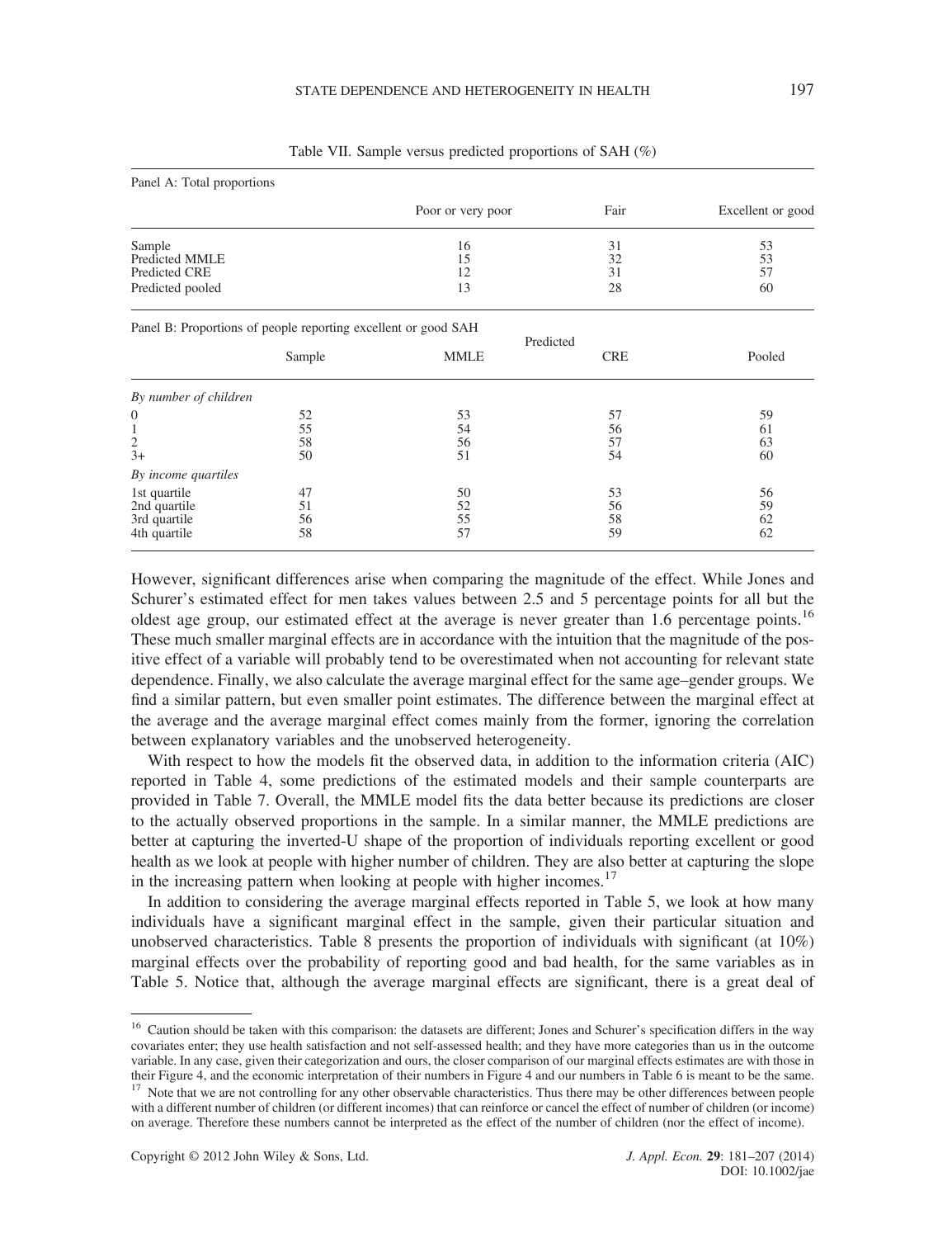|                        |         | Proportion |  |
|------------------------|---------|------------|--|
| Variable               | Good    | Poor       |  |
| Health in $t-1$ : good | 60.44%  | 12.25%     |  |
| Health in $t-1$ : poor | 55.43%  | 34.50%     |  |
| Age                    | 22.71%  | $2.53\%$   |  |
| Household size         | 37.21\% | 11.44%     |  |
| Number of children     | 41.81%  | 12.65%     |  |
| Household income       | 44.85%  | 15.35%     |  |

Table VIII. Proportion of individuals with marginal effects (on the probability of reporting good and poor) that are significantly different from zero at 10%

heterogeneity; for around half the population, the marginal effects over the probability of reporting good health is not significantly different from zero for many of these variables.

## 5. CONCLUSION

In this paper, we have considered the estimation of a dynamic ordered probit of self-assessed health status with two fixed effects: one in the linear index equation and one in the cut-points. The inclusion of two fixed effects, instead of only one as usual, is motivated by the potential existence of two sources of heterogeneity: unobserved health status and reporting behavior. Although we cannot separately identify these two sources of heterogeneity, we robustly control for them by using two fixed effects. Based on our best estimates, the two fixed effects exhibit important variation, and it is relevant to account for both when estimating the effect of other variables. Our estimates also show that state dependence is large and significant even after controlling for unobserved heterogeneity. By a comparison with previously used random-effects estimates, we show that flexibly accounting for more permanent unobserved heterogeneity is important.

The recent literature in bias-adjusted methods of estimation of nonlinear panel data models with fixed effects has produced several potentially equivalent estimators. We find that the a priori most directly applicable correction to our model, the HS estimator proposed in Bester and Hansen (2009), still has significant biases in our sample size. This finding led us to consider the modified MLE proposed in Carro (2007). We derive the expression of the MMLE for our model, conduct Monte Carlo experiments to evaluate its finite-sample properties, and compare it with the HS. The MMLE has a negligible bias in our sample size. The Monte Carlo experiments contribute to the literature on biasadjusted methods for estimating nonlinear panel data models by showing how well two of the proposed methods work for a specific model and sample size. This information will be useful for other applications when choosing among several correction methods existing in the literature.

#### ACKNOWLEDGEMENTS

This is a revised version of a paper previously circulated under the title 'Correcting the bias in the estimation of a dynamic ordered probit with fixed effects of self-assessed health status'. We thank the editor and three anonymous referees for a number of comments that helped to improve the paper. We also thank Raquel Carrasco, Matilde Machado and seminar participants at Universidad Carlos III, Boston University, and the Lincoln College Applied Microeconometrics Conference for useful remarks and suggestions. The first author gratefully acknowledges that this research was supported by a Marie Curie International Outgoing Fellowship within the 7th European Community Framework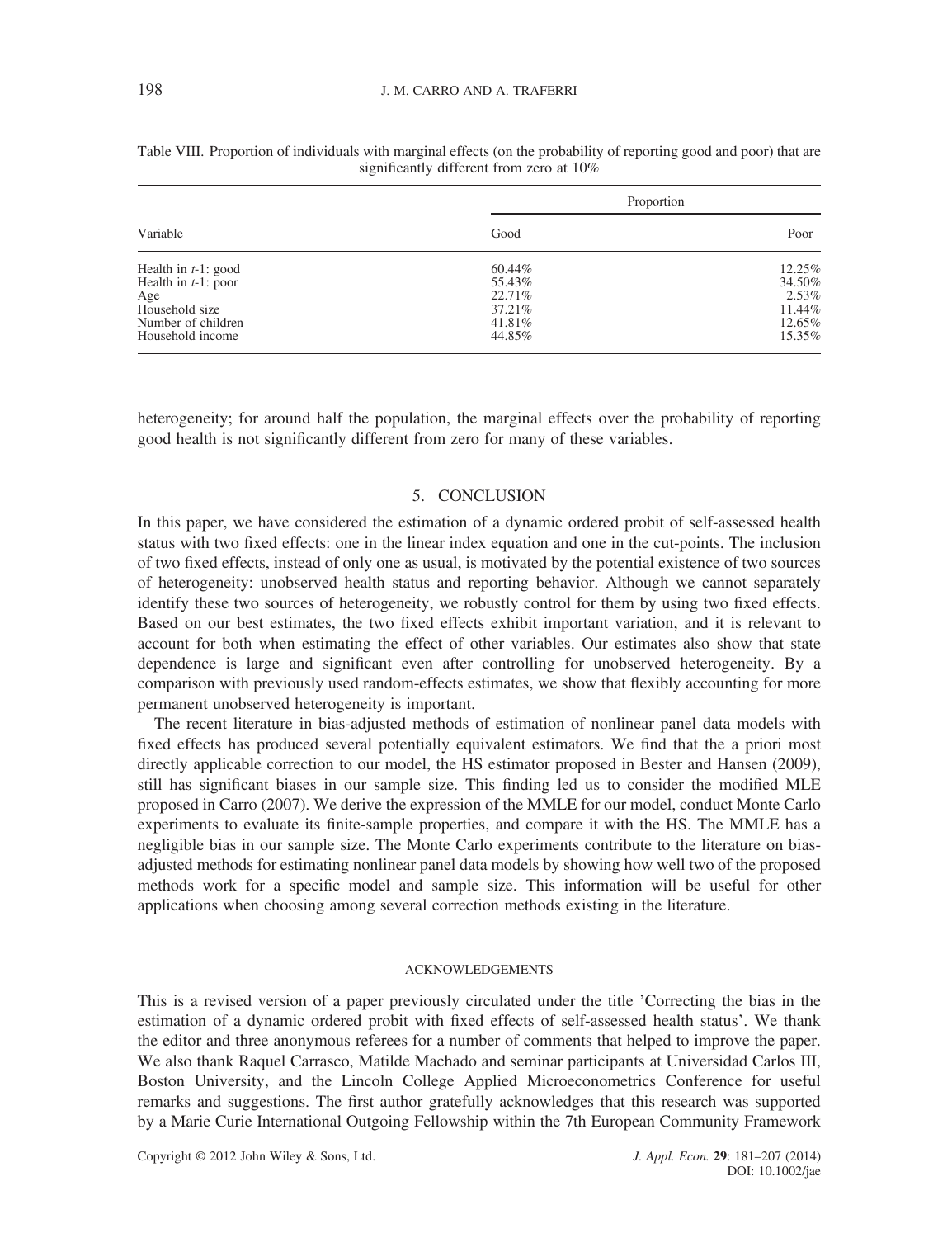Programme, by grants ECO2009-11165 and SEJ2006-05710 from the Spanish Minister of Education, MCINN (Consolider: Ingenio2010) and Consejería de Educación de la Comunidad de Madrid (Excelecon project). Also, the first author would like to thank the Department of Economics at the MIT, and the second author would like to thank the Institute for Economic Development at Boston University, at which they conducted part of this research as visiting scholars.

#### REFERENCES

- Arellano M, Hahn J. 2006. A likelihood-based approximate solution to the incidental parameter problem in dynamic nonlinear models with multiple effects. Working paper, CEMFI, Madrid.
- Arellano M, Hahn J. 2007. Understanding bias in nonlinear panel models: some recent developments. In Advances in Economics and Econometrics, Theory and Applications, Ninth World Congress, Vol. 3, Blundell R, Newey W, Persson T (eds). Cambridge University Press: Cambridge, UK; 381–409.
- Bester CA, Hansen C. 2009. A penalty function approach to bias reduction in non-linear panel models with fixed effects. Journal of Business and Economic Statistic 27(2): 131–148.
- Carro JM. 2007. Estimating dynamic panel data discrete choice models with fixed effects. Journal of Econometrics 140: 503–528.
- Chamberlain G. 1984. Panel data. In Handbook of Econometrics, Vol. 2, Griliches Z, Intriligator MD (eds). Elsevier Science: Amsterdam; 1247–1318.
- Chernozhukov V, Fernandez-Val I, Hahn J, Newey W. 2010. Average and quantile effects in nonseparable panel models. Mimeo, MIT Department of Economics, Cambridge, MA.
- Contoyannis P, Jones AM, Rice N. 2004. The dynamics of health in the British Household Panel Survey. Journal of Applied Econometrics 19: 473–503.
- Fernandez-Val I. 2009. Fixed effects estimation of structural parameters and marginal effects in panel probit models. Journal of Econometrics 150: 71–85.
- Greene WH, Henshen DA. 2008. Modeling ordered choices: a primer and recent developments. Available: <http://ssrn.com/abstract=1213093> [14 August 2012].
- Hahn J, Kuersteiner G. 2011. Bias reduction for dynamic nonlinear panel models with fixed effects. Economic Theory 27: 1152–1191.
- Hahn J, Newey W.2004. Jackknife and analytical bias reduction for nonlinear panel models. Econometrica 72(4): 1295–1319.
- Halliday TJ. 2008. Heterogeneity, state dependence and health. The Econometrics Journal 11: 499–516.
- Jones AM. 2009. Panel data methods and applications to health economics. In The Palgrave Handbook of Econometrics: Applied Econometrics, Vol. II, Mills TC, Patterson K (eds). Palgrave MacMillan: Basingstoke 557–631.
- Jones AM, Schurer S. 2011. How does heterogeneity shape the socioeconomic gradient in health satisfaction? Journal of Applied Econometrics 26(4): 549-579.
- Lindeboom M, van Doorslaer E. 2004. Cut-point shift and index shift in self-reported health. Journal of Health Economics 23: 1083–1099.
- Mundlak Y. 1978. On the pooling of time series and cross-section data. *Econometrica* 46(1): 69-85.
- Rilstone P, Srivastava VK, Ullah A. 1996. The second-order bias and mean squared error of nonlinear estimators. Journal of Econometrics 75: 369-395.
- Ruud PA. 1984. Tests of specification in econometrics. Econometrics Reviews 3(2): 211–242.
- van Doorslaer E, Jones AM, Koolman X. 2004. Explaining income-related inequalities in doctor utilisation in Europe. Health Economics 13: 629–647.
- White H. 1982. Maximum likelihood estimation of misspecified models. *Econometrica* **50**(1): 1–25.
- Wooldridge J. 2005. Simple solutions to the initial conditions problem in dynamic, nonlinear panel data models with unobserved heterogeneity. Journal of Applied Econometrics 20: 39–54.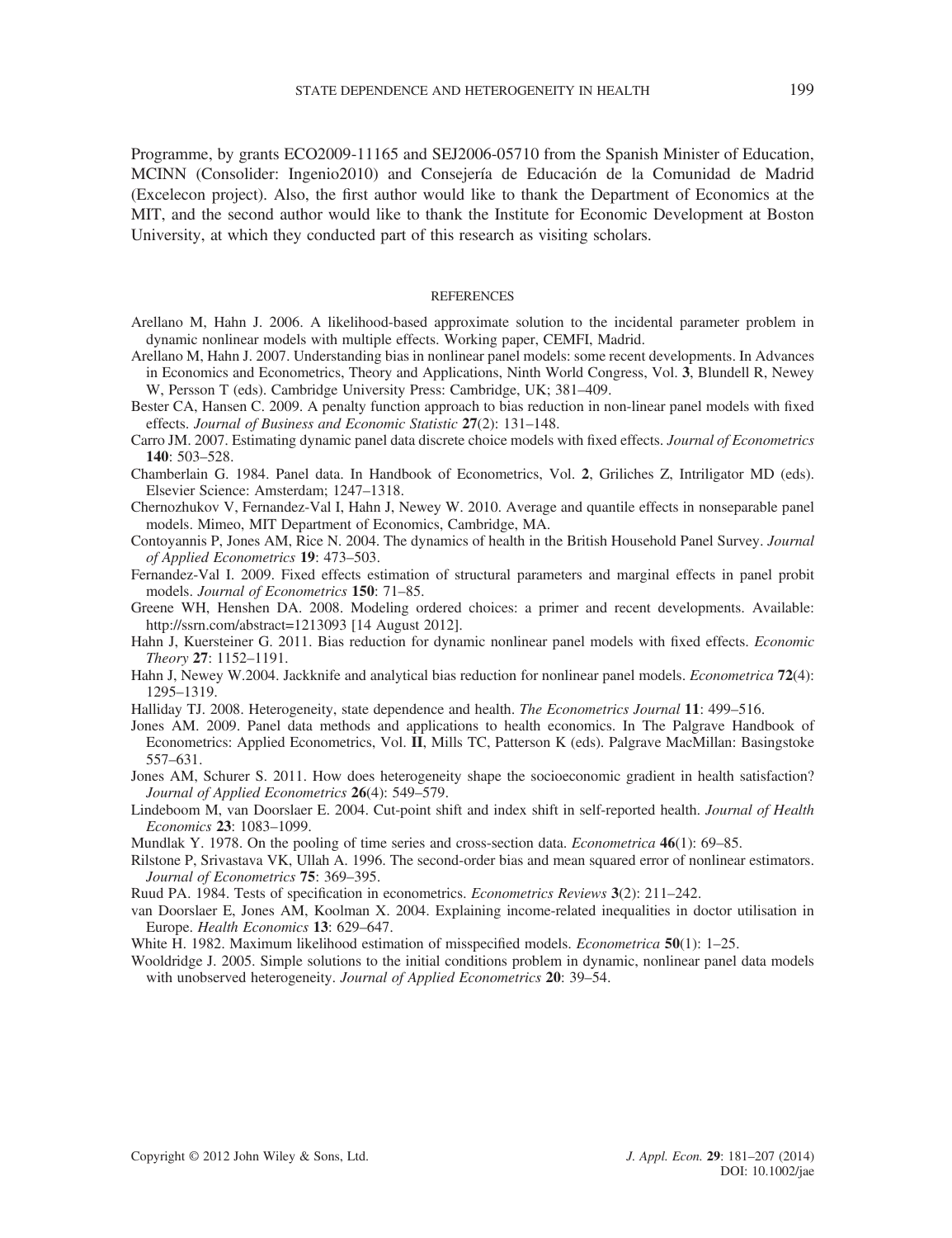#### APPENDIX A: REDUCTION OF THE ORDER OF THE BIAS

In this Appendix we show that the modified score presented above corrects the first-order asymptotic bias of the original score. The algebra is somewhat tedious because of the many terms, but the idea is clear. We first expand the score of the MLE around the true value of the fixed effects and make some calculations and substitutions on it to obtain the leading term of the bias of the MLE's score. We then show that the modification in the MMLE's score, equation (11), is subtracting that leading bias term from the score. This follows Carro (2007), and is adapted to our model with two fixed effects.

The notation used is the same as in section 3.2:  $\gamma = (\beta, \rho_1, \rho_{-1})$  and  $\eta_i = (\alpha_i, c_i)$ ; we denote partial derivatives by the letter d; bold letters are used to denote vectors;  $\mathbf{d}_{\eta i} \equiv \frac{\partial l_i(\gamma, \eta_i)}{\partial \eta_i}$ ,  $\mathbf{d}_{\gamma i$ The notation used is the same as in section 3.2:  $\gamma = (\beta, \rho_1, \rho_{-1})$  and  $\eta_i = (\alpha_i, c_i)$ ; we denote

 $\mathbf{d}_{\gamma ci} = \frac{\partial^2 l_i}{\partial \gamma \partial c_i}$ ,  $d_{\alpha \alpha i} = \frac{\partial^2 l_i}{\partial \gamma \partial \gamma \partial c_i}$ , and so on; the derivatives evaluated at the true values of the parameters are represented by including a 0 in the sub-index (e.g.  $d_{\eta i0} = d_{\eta i}(\gamma_0, \eta_{i0})$ ).

#### Deriving the Leading Term of the Bias of the Score in the MLE

We start by deriving the first term of the bias in the score of the original unmodified concentrated log-likelihood. Expanding this score around  $\eta_{i0}$ , and evaluating it at  $\gamma_0$ , we get

$$
\mathbf{d}_{\gamma i}(\gamma_0, \eta_i(\gamma_0)) = \mathbf{d}_{\gamma i0} + d_{\gamma \alpha i0}(\hat{\alpha}_i(\gamma_0) - \alpha_{i0}) \n+ \mathbf{d}_{\gamma c i0}(\hat{c}_i(\gamma_0) - c_{i0}) \n+ \frac{1}{2}\mathbf{d}_{\gamma \alpha \alpha i0}(\hat{\alpha}_i(\gamma_0) - \alpha_{i0})^2 + \frac{1}{2}\mathbf{d}_{\gamma c c i0}(\hat{c}_i(\gamma_0) - c_{i0})^2 \n+ \mathbf{d}_{\gamma \alpha c i0}(\hat{\alpha}_i(\gamma_0) - \alpha_{i0})(\hat{c}_i(\gamma_0) - c_{i0}) + O_p(T^{-1/2}) + \dots
$$
\n(15)

This equation clearly shows that the score evaluated at the true value  $\gamma_0$  differs from the value of the score we want to obtain,  $\mathbf{d}_{\gamma i0} = \mathbf{d}_{\gamma i}(\gamma_0, \eta_{i0})$ , as much as  $\hat{\alpha}_i(\gamma_0)$  and  $\hat{c}_i(\gamma_0)$  differ from  $\alpha_{i0}$  and  $c_{i0}$ . This is the source of the incidental parameters problem the source of the incidental parameters problem.

Now we need expressions for  $(\hat{\alpha}_i(\gamma_0) - \alpha_{i0})$  and  $(\hat{c}_i(\gamma_0) - c_{i0})$ , for which we do asymptotic expansions, following Rilstone et al. (1996):

$$
(\hat{\alpha}_i(\gamma_0) - \alpha_{i0}) = b^{\alpha}_{-1/2} + b^{\alpha}_{-1} + O_p(T^{-3/2})
$$
\n(16)

$$
(\hat{c}_i(\gamma_0) - c_{i0}) = b_{-1/2}^c + b_{-1}^c + O_p(T^{-3/2})
$$
\n(17)

where  $b^{\alpha}_{-1/2}$  and  $b^{\alpha}_{-1/2}$  are the elements of the vector **b**<sub>-1/2</sub>, and  $b^{\alpha}_{-1}$  and  $b^{\alpha}_{-1}$  are the elements of the vector **b**<sub>-1</sub>, which are determined as follows: vector  $\mathbf{b}_{-1}$ , which are determined as follows:

$$
\mathbf{b}_{-1/2} = -Q^{-1}R
$$
  
\n
$$
\mathbf{b}_{-1} = -Q^{-1}S\mathbf{b}_{-1/2} - \frac{1}{2}Q^{-1}U(\mathbf{b}_{-1/2}\otimes \mathbf{b}_{-1/2})
$$
  
\n
$$
R = \frac{1}{T} \begin{pmatrix} d_{xi0} \\ d_{ci0} \end{pmatrix}
$$
  
\n
$$
Q = E(\nabla R)
$$
  
\n
$$
S = \nabla R - Q
$$
  
\n
$$
U = E(\nabla^2 Q)
$$

From the above expressions we obtain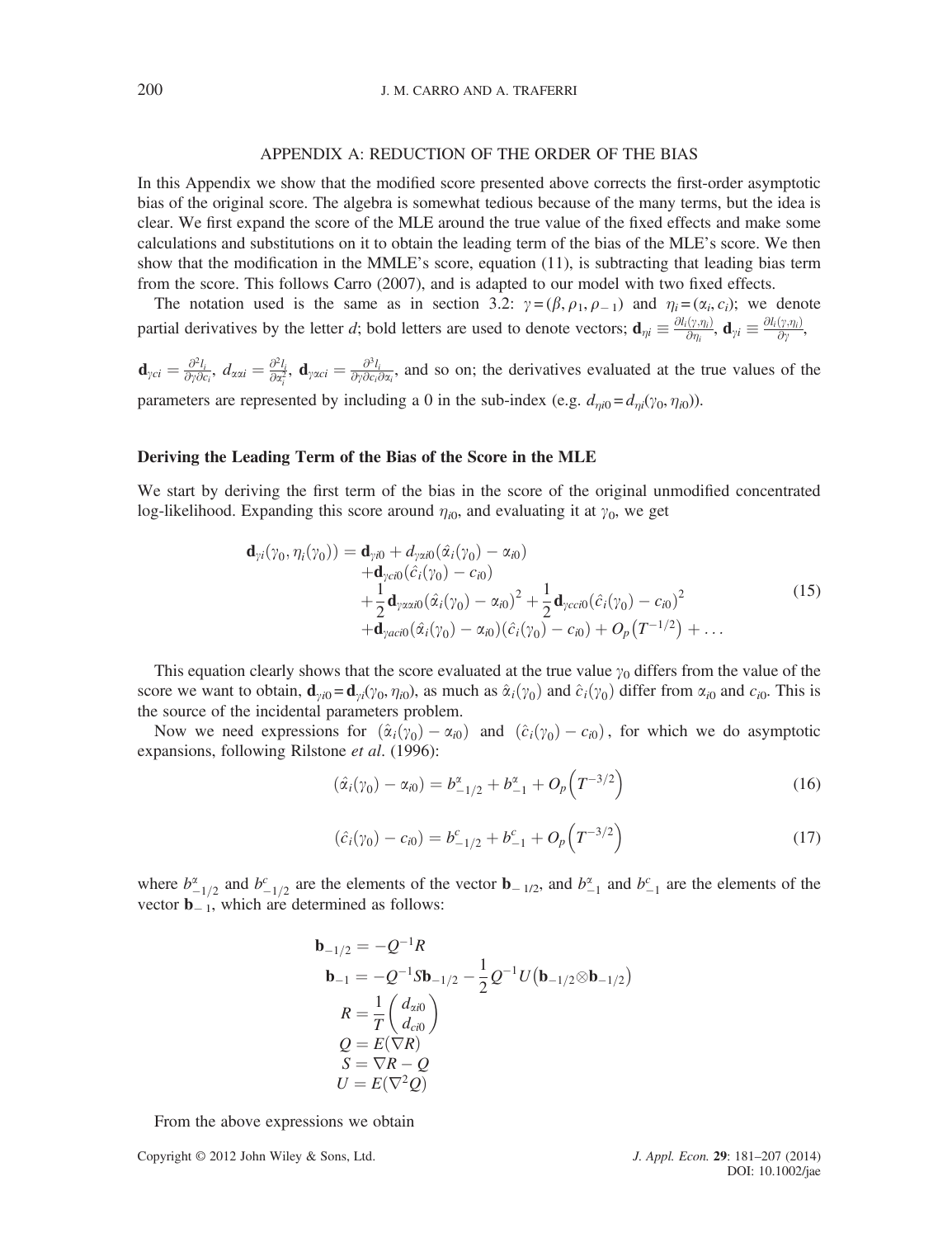STATE DEPENDENCE AND HETEROGENEITY IN HEALTH 201

$$
b_{-1/2}^{\alpha} = \frac{\frac{1}{T}d_{ci0}E(\frac{1}{T}d_{c\alpha i0}) - \frac{1}{T}d_{ai0}E(\frac{1}{T}d_{cci0})}{E(\frac{1}{T}d_{\alpha\alpha i0})E(\frac{1}{T}d_{cci0}) - E(\frac{1}{T}d_{c\alpha i0})^2}
$$
(18)

$$
b_{-1/2}^c = \frac{\frac{1}{T} d_{ai0} E(\frac{1}{T} d_{c20}) - \frac{1}{T} d_{ci0} E(\frac{1}{T} d_{\alpha z0})}{E(\frac{1}{T} d_{\alpha z0}) E(\frac{1}{T} d_{cc0}) - E(\frac{1}{T} d_{c20})^2}
$$
(19)

It is also useful to obtain

$$
(\hat{\alpha}_i(\gamma_0) - \alpha_{i0})^2 = \left(b_{-1/2}^a\right)^2 + O_p\left(T^{-3/2}\right)
$$
\n(20)

$$
(\hat{c}_i(\gamma_0) - c_{i0})^2 = \left(b_{-1/2}^c\right)^2 + O_p\left(T^{-3/2}\right)
$$
\n(21)

$$
(\hat{\alpha}_i(\gamma_0) - \alpha_{i0})(\hat{c}_i(\gamma_0) - c_{i0}) = b_{-1/2}^a b_{-1/2}^c + O_p(T^{-3/2})
$$
\n(22)

With respect to the squares of  $b^{\alpha}_{-1/2}$  and  $b^c_{-1/2}$ , we get

$$
\left(b_{-1/2}^{\alpha}\right)^{2} = \frac{\left(\frac{1}{T}d_{ai0}\right)^{2}E\left(\frac{1}{T}d_{cci0}\right)^{2} + \left(\frac{1}{T}d_{cii0}\right)^{2}E\left(\frac{1}{T}d_{cxi0}\right)^{2} - 2\frac{1}{T}d_{ai0}\frac{1}{T}d_{ci0}E\left(\frac{1}{T}d_{cxi0}\right)E\left(\frac{1}{T}d_{cci0}\right)}{\left(E\left(\frac{1}{T}d_{axi0}\right)E\left(\frac{1}{T}d_{cci0}\right) - E\left(\frac{1}{T}d_{cxi0}\right)^{2}\right)^{2}}
$$
\n
$$
\left(b_{-1/2}^{c}\right)^{2} = \frac{\left(\frac{1}{T}d_{ci0}\right)^{2}E\left(\frac{1}{T}d_{axi0}\right)^{2} + \left(\frac{1}{T}d_{ai0}\right)^{2}E\left(\frac{1}{T}d_{cxi0}\right)^{2} - 2\frac{1}{T}d_{ai0}\frac{1}{T}d_{ci0}E\left(\frac{1}{T}d_{axi0}\right)E\left(\frac{1}{T}d_{cxi0}\right)}{\left(E\left(\frac{1}{T}d_{axi0}\right)E\left(\frac{1}{T}d_{cci0}\right) - E\left(\frac{1}{T}d_{cxi0}\right)^{2}\right)^{2}}
$$

Substituting by expectations, and using the information matrix identity  $(E(d_{cai}) = -E(d_{ai}d_{ci}))$ , we get

$$
\left(b_{-1/2}^{\alpha}\right)^2 = -\frac{1}{T} \frac{E\left(\frac{1}{T}d_{cci0}\right)}{E\left(\frac{1}{T}d_{\alpha\alpha i0}\right)E\left(\frac{1}{T}d_{cci0}\right) - E\left(\frac{1}{T}d_{c\alpha i0}\right)^2} + O_p\left(T^{-3/2}\right)
$$
\n(23)

$$
\left(b_{-1/2}^c\right)^2 = -\frac{1}{T} \frac{E\left(\frac{1}{T}d_{\alpha\alpha i0}\right)}{E\left(\frac{1}{T}d_{\alpha\alpha i0}\right)E\left(\frac{1}{T}d_{cci0}\right) - E\left(\frac{1}{T}d_{c\alpha i0}\right)^2} + O_p\left(T^{-3/2}\right)
$$
\n(24)

Following the same procedure for the cross-product, we get

$$
b_{-1/2}^{\alpha}b_{-1/2}^{c} = \frac{1}{T} \frac{E(\frac{1}{T}d_{\text{czi0}})}{E(\frac{1}{T}d_{\text{czi0}})E(\frac{1}{T}d_{\text{cci0}}) - E(\frac{1}{T}d_{\text{czi0}})^{2}} + O_{p}\left(T^{-3/2}\right)
$$
(25)

With respect to  $b^{\alpha}_{-1}$  and  $b^{\beta}_{-1}$ , we follow the same procedure (replace by expectations and use the correction matrix identity) to get information matrix identity) to get

Copyright © 2012 John Wiley & Sons, Ltd. J. Appl. Econ. 29: 181–207 (2014)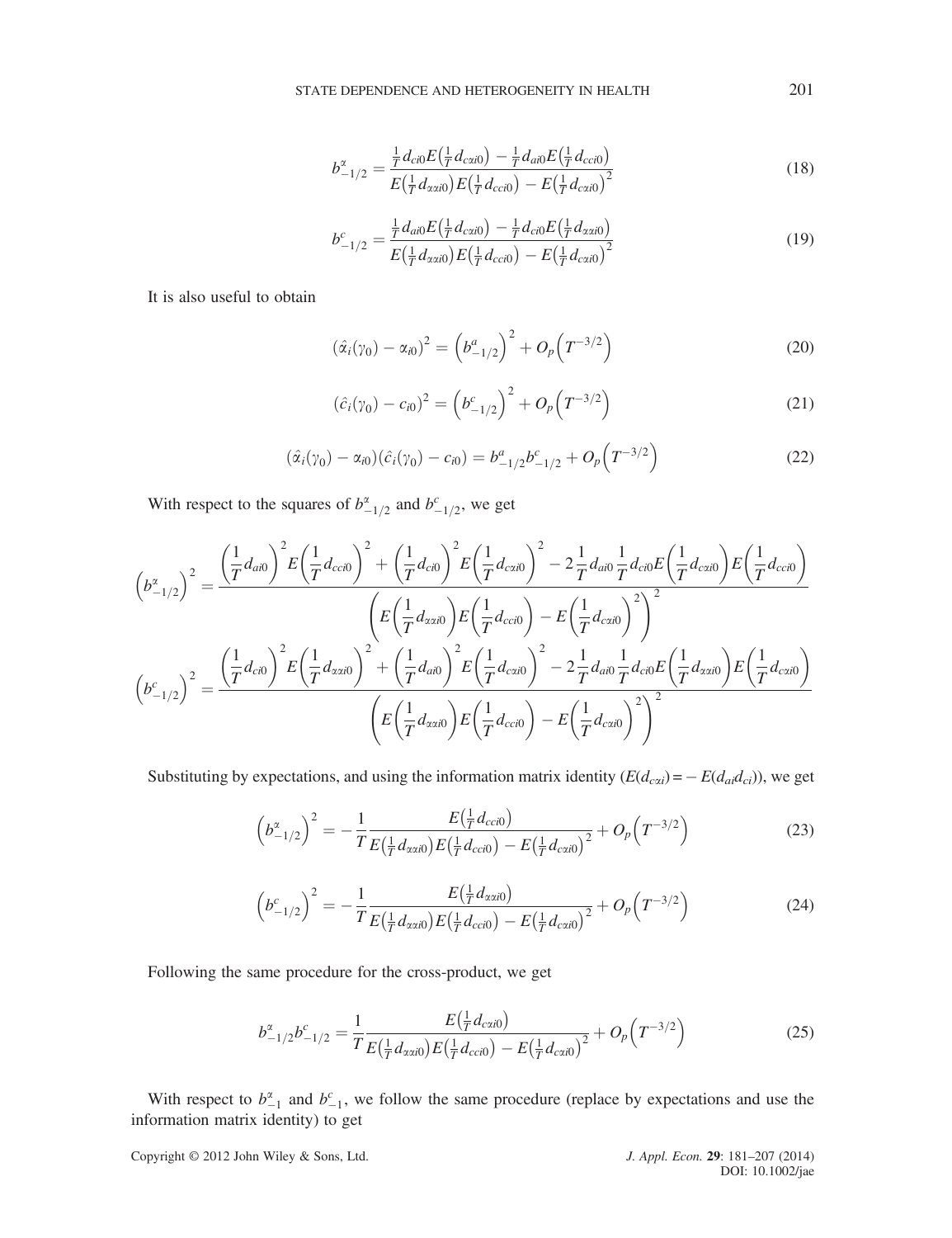$$
b_{-1}^{z} = \frac{1}{2T} \frac{1}{\left(E\left(\frac{1}{T}d_{xx0}\right)E\left(\frac{1}{T}d_{xx0}\right) - E\left(\frac{1}{T}d_{xx0}\right)^{2}\right)^{2}} \left\{ 2E\left(\frac{1}{T}d_{xx0}\right)^{2} \left(E\left(\frac{1}{T}d_{xx0}\right) + E\left(\frac{1}{T}d_{x00}d_{x0}\right) + E\left(\frac{1}{T}d_{x0}d_{x0}\right)\right) \right\}
$$
  
\n
$$
+ E\left(\frac{1}{T}d_{xx0}\right)^{2} \left[E\left(\frac{1}{T}d_{xx00}\right) + 2E\left(\frac{1}{T}d_{x00}d_{x00}\right)\right]
$$
  
\n
$$
+ E\left(\frac{1}{T}d_{xx0}\right)E\left(\frac{1}{T}d_{x00}\right) \left[E\left(\frac{1}{T}d_{x00}\right) + 2E\left(\frac{1}{T}d_{x0}d_{x00}\right)\right]
$$
  
\n
$$
- E\left(\frac{1}{T}d_{xx0}\right)E\left(\frac{1}{T}d_{x00}\right) \left[E\left(\frac{1}{T}d_{x00}\right) + 2E\left(\frac{1}{T}d_{x0}d_{x00}\right)\right]
$$
  
\n
$$
- E\left(\frac{1}{T}d_{x00}\right)E\left(\frac{1}{T}d_{x00}\right) \left[3E\left(\frac{1}{T}d_{x00}\right) + 4E\left(\frac{1}{T}d_{x0}d_{x00}\right) + 2E\left(\frac{1}{T}d_{x0}d_{x00}\right)\right]\right\}
$$
  
\n
$$
+ O_{p}(T^{-3/2})
$$
  
\n
$$
b_{-1}^{z} = \frac{1}{2T} \frac{1}{\left(E\left(\frac{1}{T}d_{x00}\right)E\left(\frac{1}{T}d_{x00}\right) - E\left(\frac{1}{T}d_{x00}\right)^{2}\right)^{2}}
$$
  
\n
$$
\left\{ 2E\left(\frac{1}{T}d_{x00}\right)^{2} \left[E\left(\frac{1}{T}d_{x00}\right) +
$$

Introducing all these expressions in (15), and taking expectations, we get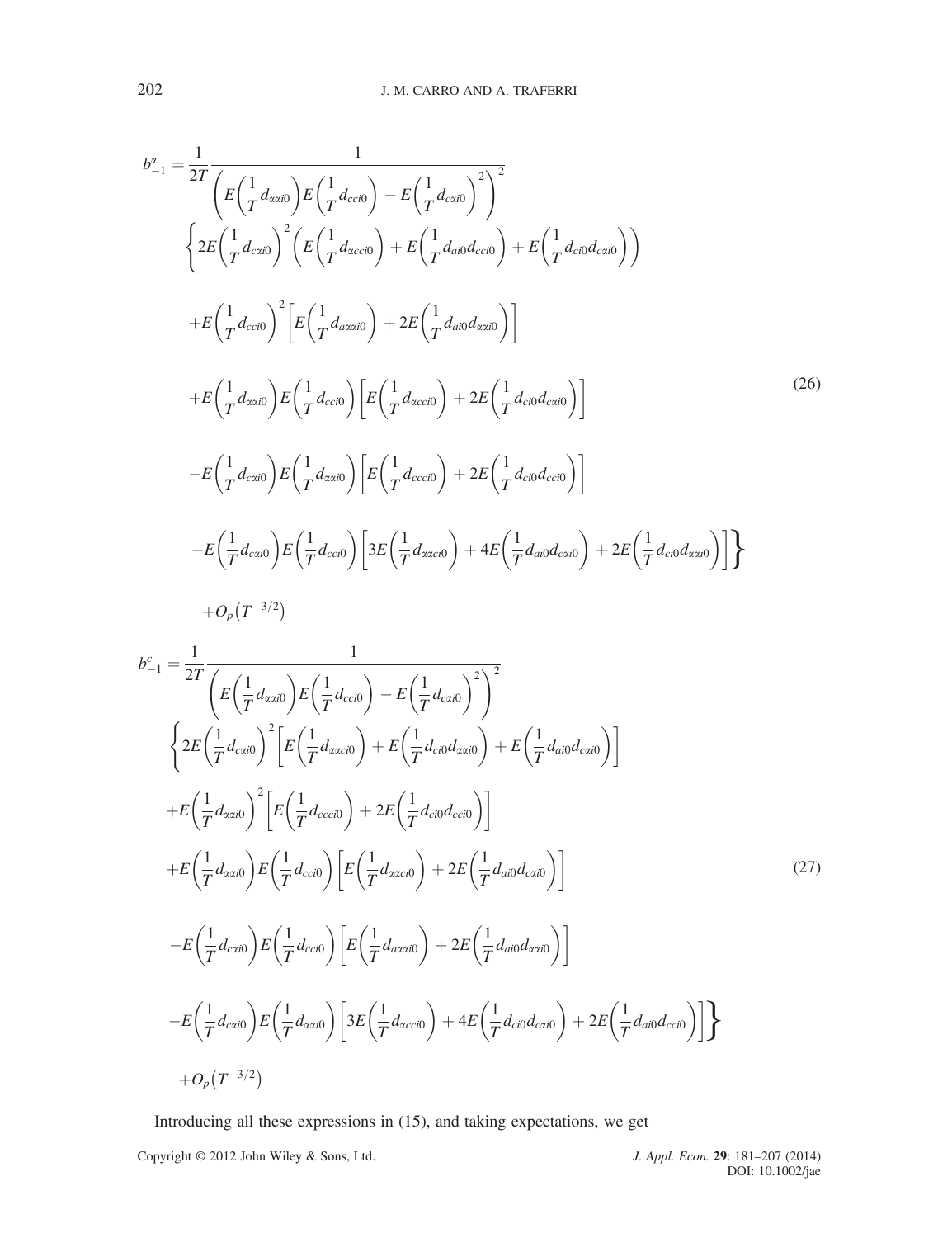$$
E(d_{\pi}(y_0, \hat{\eta}, (y_0))) = \frac{E\left(\frac{1}{T}d_{\pi x0}d_{\pi 0}\right)E\left(\frac{1}{T}d_{\pi x0}\right)-E\left(\frac{1}{T}d_{\pi x0}d_{\pi 0}\right)E\left(\frac{1}{T}d_{\pi x0}\right)}{E\left(\frac{1}{T}d_{\pi x0}\right)E\left(\frac{1}{T}d_{\pi x0}\right)-E\left(\frac{1}{T}d_{\pi x0}\right)^{2}} + \frac{E\left(\frac{1}{T}d_{\pi x0}\right)^{2}}{2\left(E\left(\frac{1}{T}d_{\pi x0}\right)E\left(\frac{1}{T}d_{\pi x0}\right)-E\left(\frac{1}{T}d_{\pi x0}\right)^{2}\right)}^{2}\left\{2E\left(\frac{1}{T}d_{\pi x0}\right)^{2}\left(E\left(\frac{1}{T}d_{\pi x0}\right)\right) + E\left(\frac{1}{T}d_{\pi x0}\right)E\left(\frac{1}{T}d_{\pi x0}\right)\right)\right\} + E\left(\frac{1}{T}d_{\pi x0}\right)E\left(\frac{1}{T}d_{\pi x0}\right)-E\left(\frac{1}{T}d_{\pi x0}\right)\right)
$$
  
\n
$$
+E\left(\frac{1}{T}d_{\pi x0}\right)E\left(\frac{1}{T}d_{\pi x0}\right)-E\left(\frac{1}{T}d_{\pi x0}\right)\right)
$$
  
\n
$$
+E\left(\frac{1}{T}d_{\pi x0}\right)E\left(\frac{1}{T}d_{\pi x0}\right)\left[E\left(\frac{1}{T}d_{\pi x0}\right)+2E\left(\frac{1}{T}d_{\pi x0}d_{\pi x0}\right)\right]
$$
  
\n
$$
-E\left(\frac{1}{T}d_{\pi x0}\right)E\left(\frac{1}{T}d_{\pi x0}\right)\left[E\left(\frac{1}{T}d_{\pi x0}\right)+4E\left(\frac{1}{T}d_{\pi x0}d_{\pi x0}\right)\right]
$$
  
\n
$$
-E\left(\frac{1}{T}d_{\pi x0}\right)E\left(\frac{1}{T}d_{\pi x0}\right)-E\left(\frac{1}{T}d_{\pi x0}d
$$

J. Appl. Econ. **29**: 181–207 (2014)<br>DOI: 10.1002/jae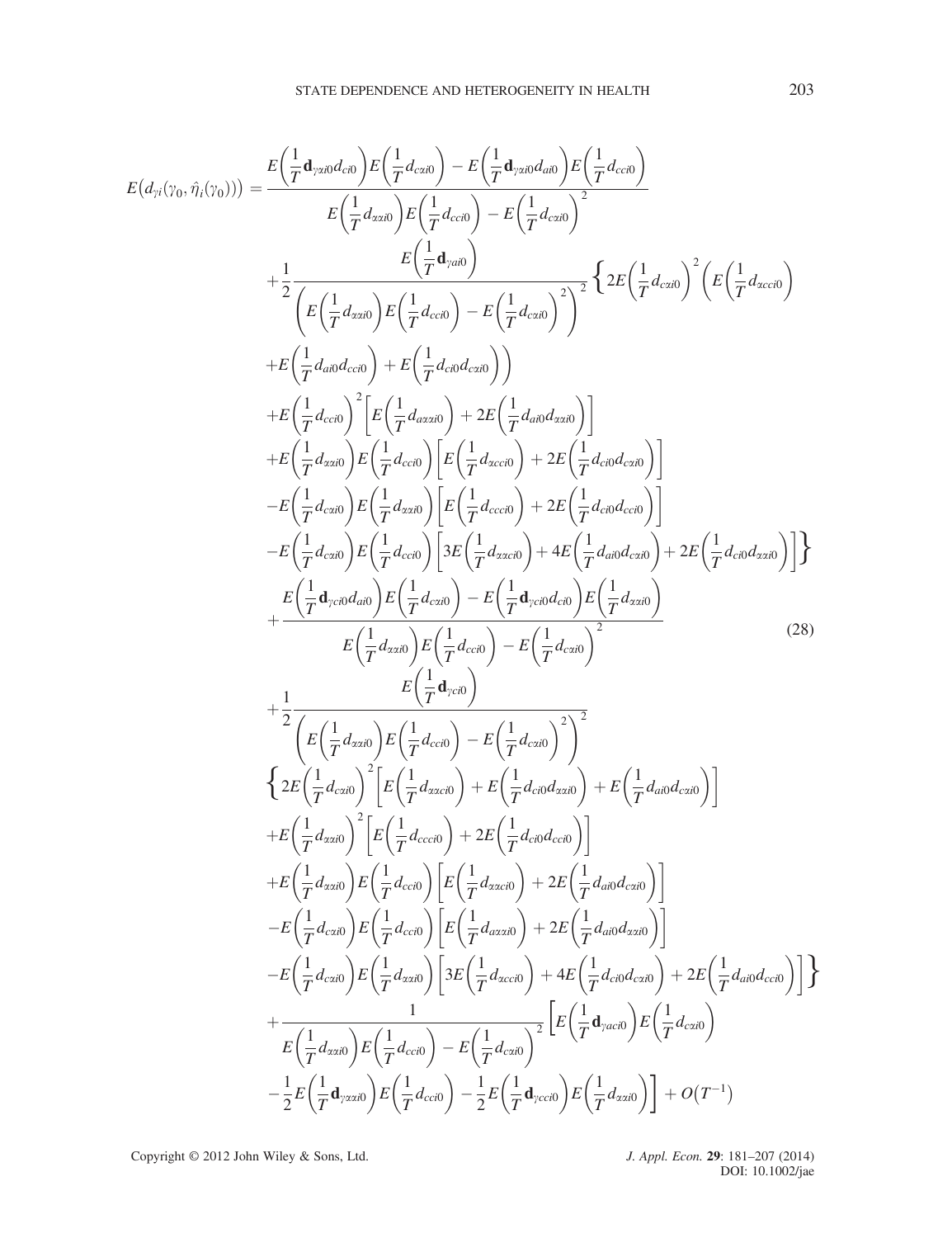The remainder of this expression is  $O(T^{-1})$  because  $O_p(T^{-1/2})$  terms have zero mean. This means that the score of the original concentrated likelihood has a bias of order  $O(1)$ , whose expression is in the previous formulae.

#### Modified Score

The modified score in (11) can be decomposed into three terms,  $\mathbf{d}_{yMi}(y) = A + B + C$ , such that

$$
A = \mathbf{d}_{\gamma i}(\gamma, \eta_i(\gamma))
$$
\n(29)

$$
B = -\frac{1}{2} \frac{1}{d_{\alpha\alpha i} d_{\text{cc} i} - d_{\text{c}\alpha i}^2} \left[ d_{\alpha\alpha i} \left( \mathbf{d}_{\gamma \text{cc} i} + d_{\alpha\alpha i} \frac{\partial \hat{\alpha}_i}{\partial \gamma} + d_{\text{c}\text{cc} i} \frac{\partial \hat{\alpha}_i}{\partial \gamma} \right) + d_{\text{cc} i} \left( \mathbf{d}_{\gamma \alpha \alpha i} + d_{\alpha\alpha \alpha i} \frac{\partial \hat{\alpha}_i}{\partial \gamma} + d_{\text{c}\alpha i} \frac{\partial \hat{\alpha}_i}{\partial \gamma} \right) - 2d_{\text{c}\alpha i} \left( \mathbf{d}_{\gamma \alpha \alpha i} + d_{\text{c}\alpha \alpha i} \frac{\partial \hat{\alpha}_i}{\partial \gamma} + d_{\text{c}\alpha i} \frac{\partial \hat{\alpha}_i}{\partial \gamma} \right) \right]
$$
  

$$
C = -\frac{\partial}{\partial a_i} \left( \frac{E(\mathbf{d}_{\gamma \alpha i}) E(d_{\text{c}\alpha i}) - E(d_{\text{c}\alpha i}) E(\mathbf{d}_{\gamma \alpha i})}{E(d_{\text{c}\alpha i}) E(d_{\text{c}\alpha i}) - [E(d_{\text{c}\alpha i})]^2} \right) \Big|_{\eta_i = \eta_i(\gamma)}
$$
  

$$
- \frac{\partial}{\partial c_i} \left( \frac{E(\mathbf{d}_{\gamma \alpha i}) E(d_{\text{c}\alpha i}) - E(d_{\text{c}\alpha i}) E(\mathbf{d}_{\gamma \alpha i})}{E(d_{\text{c}\alpha i}) E(d_{\text{c}\alpha i}) - [E(d_{\text{c}\alpha i})]^2} \right) \Big|_{\eta_i = \eta_i(\gamma)}
$$
(31)

A is the score of the original unmodified concentrated log-likelihood. So, we now analyze B and C **Part B.** We first want to derive an expression for  $\partial \hat{\alpha}_i/\partial \gamma$  and  $\partial \hat{\alpha}_i/\partial \gamma$ . Differentiating the score of the concentrated log-likelihood,  $\mathbf{d}_{\eta i}(\gamma, \eta_i(\gamma))$ , with respect to  $\gamma$  we get a system of two equations with two unknowns. Solving for  $\partial \hat{\alpha}$ . ( $\partial \gamma$  and  $\partial \hat{\alpha}$ .) we get unknowns. Solving for  $\partial \hat{\alpha}_i/\partial \gamma$  and  $\partial \hat{c}_i/\partial \gamma$  we get

$$
\frac{\partial \hat{a}_i(\gamma)}{\partial \gamma} = \frac{\mathbf{d}_{\gamma ci} d_{czi} - d_{cci} \mathbf{d}_{\gamma z i}}{d_{\alpha z i} d_{cci} - d_{cci}^2}
$$
(32)

$$
\frac{\partial \hat{c}_i(\gamma)}{\partial \gamma} = \frac{\mathbf{d}_{\gamma \alpha i} d_{c\alpha i} - d_{\alpha \alpha i} \mathbf{d}_{\gamma c i}}{d_{\alpha \alpha i} d_{c\alpha i} - d_{c\alpha i}^2}
$$
(33)

evaluating at  $\gamma_0$  and replacing by expectations:

$$
\frac{\partial \hat{\alpha}_i(\gamma_0)}{\partial \gamma} = \frac{E\left(\frac{1}{T}\mathbf{d}_{\gamma c i 0}\right)E\left(\frac{1}{T}d_{c\alpha i 0}\right) - E\left(\frac{1}{T}d_{c\alpha i 0}\right)E\left(\frac{1}{T}\mathbf{d}_{\gamma\alpha i 0}\right)}{E\left(\frac{1}{T}d_{\alpha\alpha i 0}\right)E\left(\frac{1}{T}d_{c\alpha i 0}\right) - E\left(\frac{1}{T}d_{c\alpha i 0}\right)^2} + O_p\left(T^{-\frac{1}{2}}\right)
$$
(34)

$$
\frac{\partial \hat{c}_i(\gamma_0)}{\partial \gamma} = \frac{E(\frac{1}{T}\mathbf{d}_{\gamma\alpha i0})E(\frac{1}{T}d_{\text{c}\alpha i0}) - E(\frac{1}{T}d_{\text{c}\alpha i0})E(\frac{1}{T}\mathbf{d}_{\gamma\text{c}\alpha 0})}{E(\frac{1}{T}d_{\text{c}\alpha i0})E(\frac{1}{T}d_{\text{c}\alpha i0}) - E(\frac{1}{T}d_{\text{c}\alpha i0})^2} + O_p(T^{-\frac{1}{2}})
$$
(35)

Introducing in (31) and rearranging terms: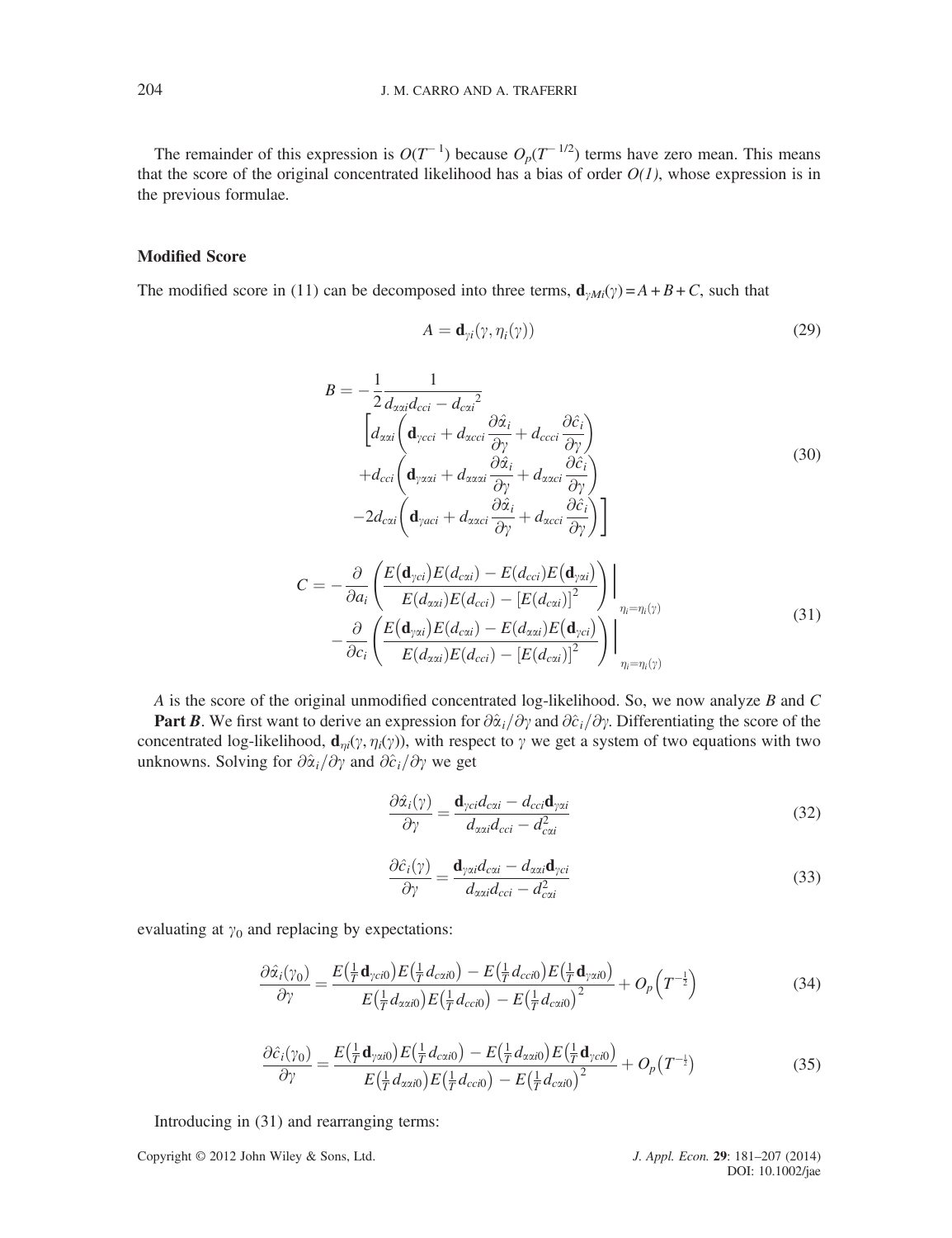$$
B = -\frac{E\left(\frac{1}{T}\mathbf{d}_{\gamma c i0}\right)E\left(\frac{1}{T}d_{cz i0}\right) - E\left(\frac{1}{T}d_{cc i0}\right)E\left(\frac{1}{T}\mathbf{d}_{\gamma z i0}\right)}{E\left(\frac{1}{T}d_{\alpha z i0}\right)E\left(\frac{1}{T}d_{cc i0}\right) - E\left(\frac{1}{T}d_{cz i0}\right)^2}
$$
\n
$$
\frac{d_{\alpha z i}d_{\alpha c c i} + d_{cc i}d_{\alpha z i i} - 2d_{c z i}d_{\alpha z c i}}{2(d_{\alpha z i}d_{cc i} - d_{c z i}^2)}
$$
\n
$$
-\frac{d_{\alpha z i}d_{\alpha c c i} + d_{cc i}d_{\alpha z i i} - 2d_{c z i}d_{\alpha z c i}}{2(d_{\alpha z i}d_{cc i} - d_{c z i}^2)} O_p\left(T^{-1/2}\right)
$$
\n
$$
-\frac{E\left(\frac{1}{T}\mathbf{d}_{\gamma z i0}\right)E\left(\frac{1}{T}d_{c z i0}\right) - E\left(\frac{1}{T}d_{\alpha z i0}\right)E\left(\frac{1}{T}\mathbf{d}_{\gamma c i0}\right)}{E\left(\frac{1}{T}d_{\alpha z i0}\right)E\left(\frac{1}{T}d_{cc i0}\right) - E\left(\frac{1}{T}d_{c z i0}\right)^2}
$$
\n
$$
-\frac{d_{cc i}d_{\alpha z c i} + d_{\alpha z i}d_{\alpha c c i} - 2d_{c z i}d_{\alpha c c i}}{2(d_{\alpha z i}d_{cc i} - d_{c z i}^2)} O_p\left(T^{-1/2}\right)
$$
\n
$$
-\frac{d_{\alpha z i}d_{\gamma c c i} + d_{c z i}d_{\gamma \alpha i} - 2d_{c z i}d_{\gamma \alpha i}}{2(d_{\alpha z i}d_{cc i} - d_{c z i}^2)} O_p\left(T^{-1/2}\right)
$$

Evaluating at  $\gamma_0$ , using the fact that  $\eta_i(\gamma) = \eta_{i0} + O_p(T^{-1/2})$ , adding  $1/T^2$  in numerators and nominators and replacing by expectations. denominators and replacing by expectations:

$$
B = -\frac{1}{2} \frac{1}{\left(E\left(\frac{1}{T}d_{\alpha 2i0}\right)E\left(\frac{1}{T}d_{cci0}\right) - E\left(\frac{1}{T}d_{c2i0}\right)^{2}\right)^{2}} \left\{\left[E\left(\frac{1}{T}d_{\alpha 2i0}\right)E\left(\frac{1}{T}d_{c2i0}\right) - E\left(\frac{1}{T}d_{cci0}\right)E\left(\frac{1}{T}d_{\gamma a0}\right)\right] \right\}
$$
\n
$$
\left[E\left(\frac{1}{T}d_{\alpha 2i0}\right)E\left(\frac{1}{T}d_{\alpha c\alpha}\right) + E\left(\frac{1}{T}d_{cci0}\right)E\left(\frac{1}{T}d_{\alpha 2i0}\right) - 2E\left(\frac{1}{T}d_{c2i0}\right)E\left(\frac{1}{T}d_{\alpha 2c\alpha}\right)\right] \right\}
$$
\n
$$
+ \left[E\left(\frac{1}{T}d_{\gamma 2i0}\right)E\left(\frac{1}{T}d_{\gamma 2i0}\right) - E\left(\frac{1}{T}d_{\alpha 2i0}\right)E\left(\frac{1}{T}d_{\gamma c\alpha}\right)\right]
$$
\n
$$
\left[E\left(\frac{1}{T}d_{\alpha c\alpha}\right)E\left(\frac{1}{T}d_{\alpha 2c\alpha}\right) + E\left(\frac{1}{T}d_{\alpha 2i0}\right)E\left(\frac{1}{T}d_{\gamma c\alpha}\right) - 2E\left(\frac{1}{T}d_{\alpha 2i0}\right)E\left(\frac{1}{T}d_{\alpha c\alpha}\right)\right]\right\}
$$
\n
$$
- \frac{1}{2}\frac{1}{E\left(\frac{1}{T}d_{\alpha 2i0}\right)E\left(\frac{1}{T}d_{\alpha c\alpha}\right) - E\left(\frac{1}{T}d_{\alpha 2i0}\right)^{2}}
$$
\n
$$
\left[E\left(\frac{1}{T}d_{\alpha 2i0}\right)E\left(\frac{1}{T}d_{\gamma c\alpha}\right) + E\left(\frac{1}{T}d_{\alpha c\alpha}\right)E\left(\frac{1}{T}d_{\gamma 2i0}\right) - 2E\left(\frac{1}{T}d_{\alpha 2i0}\right)
$$

Finally, taking the expected value of this expression will not change anything, except that the remainder would be  $O(T^{-1})$  instead of  $O_p(T^{-1/2})$ .

Copyright  $© 2012$  John Wiley & Sons, Ltd.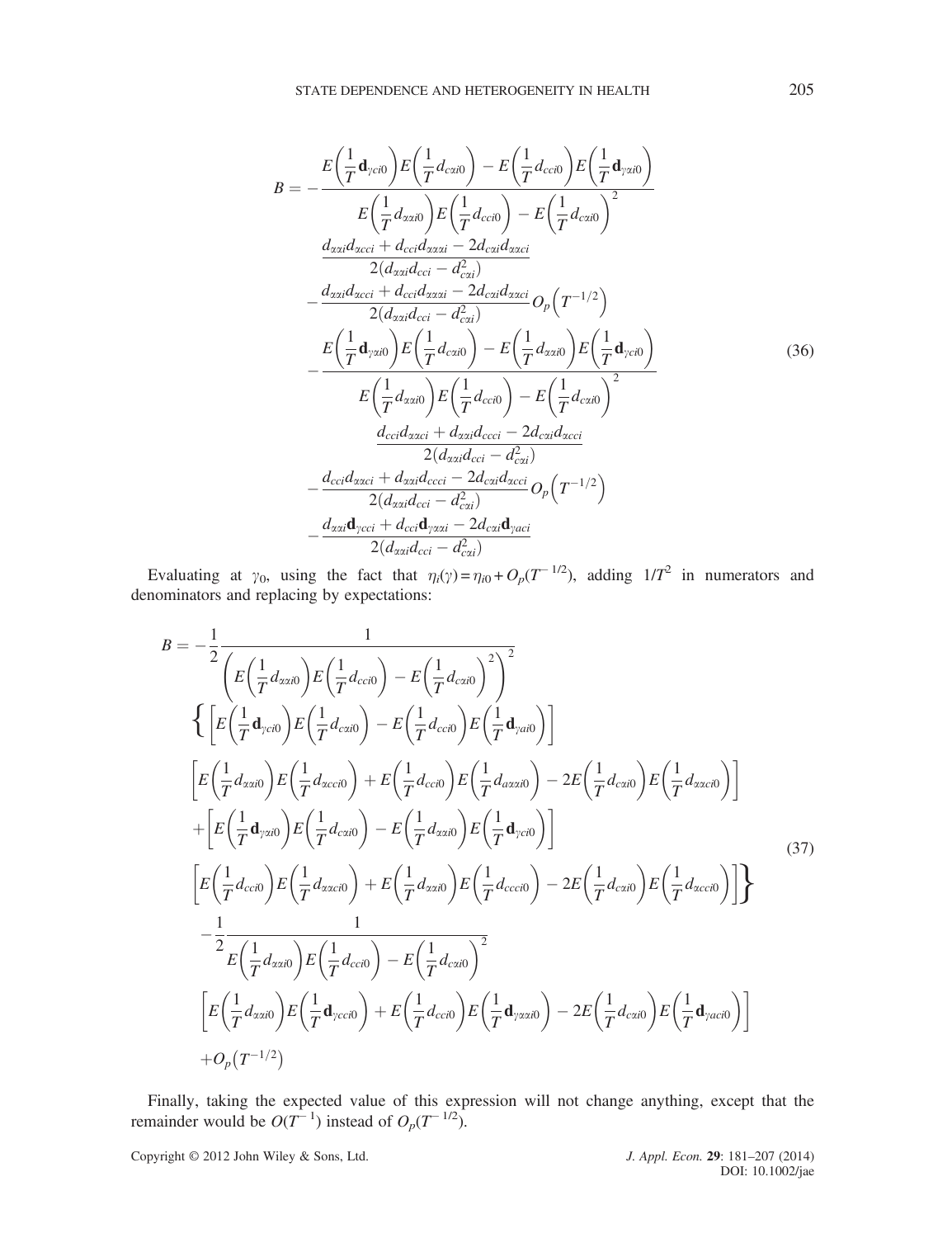Part C. To analyze C, we need the following result:

$$
\frac{\partial}{\partial \alpha_i} E(\mathbf{d}_{\gamma ci}) = E(\mathbf{d}_{\gamma aci}) + E(\mathbf{d}_{\gamma ci} d_{\alpha i})
$$
\n(38)

This works with other derivatives of expectations as well.

C is the sum of two derivatives, which we call  $C^{\alpha}$  and  $C^c$  respectively, evaluated at  $\eta_i = \eta_i(\gamma)$ .  $C^{\alpha}$  equal to is equal to

$$
C^{\alpha} = -\frac{\partial}{\partial a_i} \left( \frac{E(\mathbf{d}_{\gamma ci})E(d_{cxi}) - E(d_{cci})E(\mathbf{d}_{\gamma ai})}{E(d_{\alpha xi})E(d_{cci}) - [E(d_{cxi})]^2} \right)
$$
  
= 
$$
-\frac{\frac{\partial}{\partial a_i} (E(\mathbf{d}_{\gamma ci})E(d_{cxi}) - E(d_{cci})E(\mathbf{d}_{\gamma ai}))}{E(d_{\alpha xi})E(d_{cci}) - [E(d_{cxi})]^2}
$$
  
+ 
$$
\frac{(E(\mathbf{d}_{\gamma ci})E(d_{cxi}) - E(d_{cci})E(\mathbf{d}_{\gamma ai})) \frac{\partial}{\partial a_i} (E(d_{\alpha xi})E(d_{cci}) - [E(d_{cxi})]^2)}{(E(d_{\alpha xi})E(d_{cci}) - [E(d_{cxi})]^2)^2}
$$

Working with the derivative and using the above result, we get

$$
C^{a} = -\frac{1}{E(d_{\alpha\alpha i})E(d_{\alpha ci}) - [E(d_{\alpha i})]^{2}}
$$
  
\n
$$
\{E(\mathbf{d}_{\gamma ci})[E(d_{\alpha\alpha i}) + E(d_{\alpha i}d_{\alpha i})] + E(d_{\alpha i})[E(\mathbf{d}_{\gamma\alpha i}) + E(\mathbf{d}_{\gamma ci}d_{\alpha i})]
$$
  
\n
$$
-E(d_{\alpha i})[E(\mathbf{d}_{\gamma\alpha i}) + E(\mathbf{d}_{\gamma\alpha i}d_{\alpha i})] - E(\mathbf{d}_{\gamma\alpha i})[E(d_{\alpha ci}) + E(d_{\alpha i}d_{\alpha i})]\}
$$
  
\n
$$
+\frac{E(\mathbf{d}_{\gamma\alpha i})E(d_{\alpha\alpha i}) - E(d_{\alpha ci})E(\mathbf{d}_{\gamma\alpha i})}{(E(d_{\alpha\alpha i})E(d_{\alpha ci}) - [E(d_{\alpha i})]^{2})^{2}}
$$
  
\n
$$
\{E(d_{\alpha\alpha i})[E(d_{\alpha\alpha i}) + E(d_{\alpha ci}d_{\alpha i})] + E(d_{\alpha ci})[E(d_{\alpha\alpha\alpha i}) + E(d_{\alpha\alpha i}d_{\alpha i})]
$$
  
\n
$$
-2E(d_{\alpha\alpha i})[E(d_{\alpha\alpha ci}) + E(d_{\alpha\alpha i}d_{\alpha i})]]
$$

Likewise, for  $C^c$  we have

$$
C^{c} = -\frac{1}{E(d_{\alpha\alpha i})E(d_{cci}) - [E(d_{c\alpha i})]^{2}}
$$
  
\n
$$
\{E(\mathbf{d}_{\gamma\alpha i})[E(d_{\alpha cci}) + E(d_{c\alpha i}d_{ci})] + E(d_{\alpha\alpha i})[E(\mathbf{d}_{\gamma\alpha i}) + E(\mathbf{d}_{\gamma\alpha i}d_{ci})]
$$
\n
$$
-E(d_{\alpha\alpha i})[E(\mathbf{d}_{\gamma cci}) + E(\mathbf{d}_{\gamma c i}d_{ci})] - E(\mathbf{d}_{\gamma c i})[E(d_{\alpha\alpha i}) + E(d_{\alpha\alpha i}d_{ci})]\}
$$
\n
$$
+\frac{E(\mathbf{d}_{\gamma\alpha i})E(d_{c\alpha i}) - E(d_{\alpha\alpha i})E(\mathbf{d}_{\gamma c i})}{(E(d_{\alpha\alpha i})E(d_{cci}) - [E(d_{c\alpha i})]^{2})^{2}}
$$
\n
$$
\{E(d_{cci})[E(d_{\alpha\alpha c i}) + E(d_{\alpha\alpha i}d_{ci})] + E(d_{\alpha\alpha i})[E(d_{c\alpha c i}) + E(d_{c\alpha i}d_{ci})]
$$
\n
$$
-2E(d_{c\alpha i})[E(d_{\alpha cci}) + E(d_{c\alpha i}d_{ci})]\}
$$

We then evaluate at  $\gamma_0$  and take the expected value of these expressions.